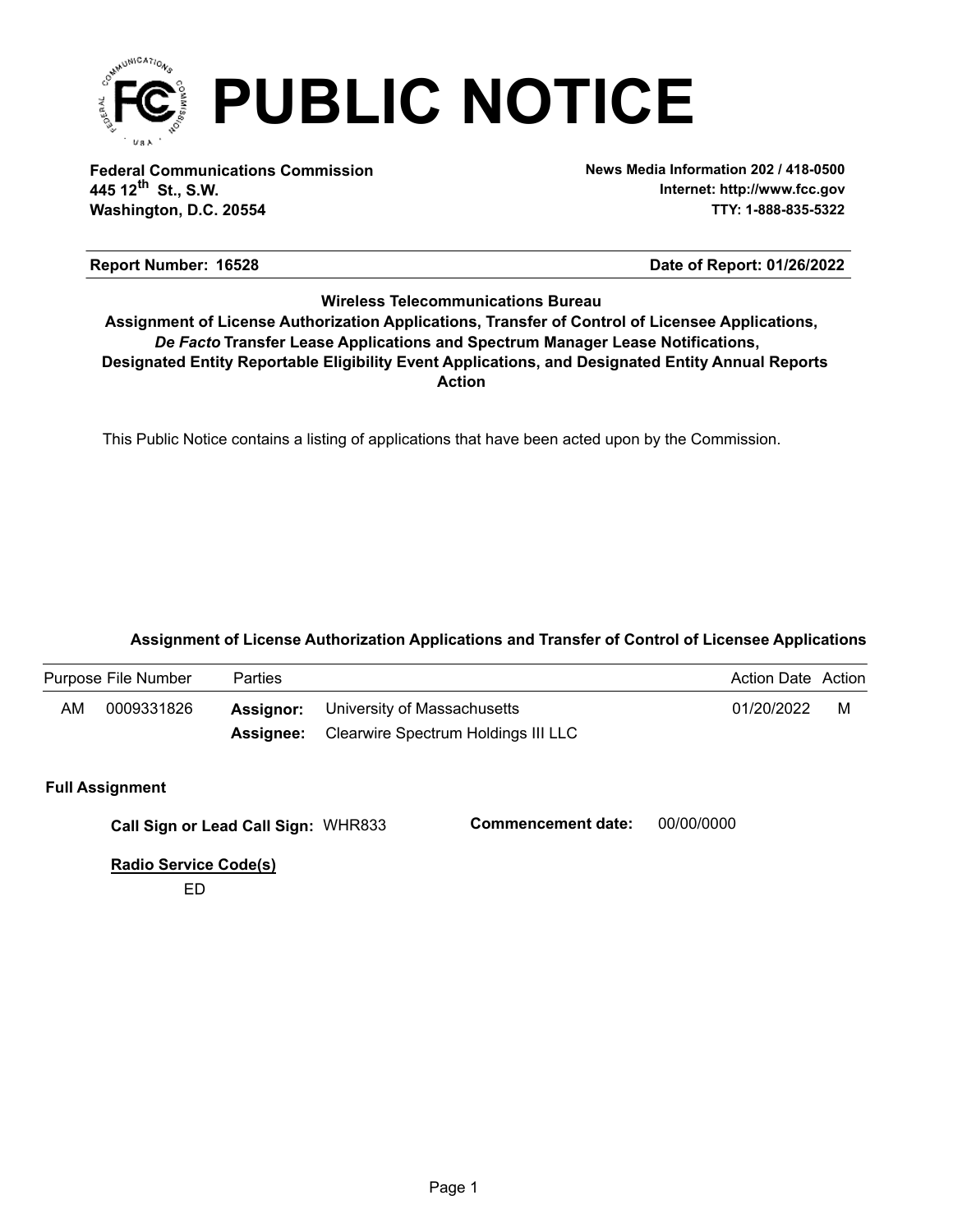|    | Purpose File Number                      | Parties                       |                                                                                                                     |                           | Action Date Action |   |
|----|------------------------------------------|-------------------------------|---------------------------------------------------------------------------------------------------------------------|---------------------------|--------------------|---|
| AA | 0009331852                               | <b>Assignor:</b><br>Assignee: | University of Massachusetts<br>Clearwire Spectrum Holdings III LLC                                                  |                           | 01/20/2022         | м |
|    | <b>Full Assignment</b>                   |                               |                                                                                                                     |                           |                    |   |
|    | Call Sign or Lead Call Sign: WQCR581     |                               |                                                                                                                     | <b>Commencement date:</b> | 00/00/0000         |   |
|    | <b>Radio Service Code(s)</b><br>ED       |                               |                                                                                                                     |                           |                    |   |
| ТC | 0009441546                               | Licensee:                     | Isle of Capri Blackhawk, L.L.C.<br>Transferor: Isle of Capri Casinos LLC<br>Transferee: Caesars Entertainment, Inc. |                           | 01/20/2022         | м |
|    | <b>Transfer of Control</b>               |                               |                                                                                                                     |                           |                    |   |
|    | Call Sign or Lead Call Sign: WQVH709     |                               |                                                                                                                     | <b>Commencement date:</b> | 00/00/0000         |   |
|    | <b>Radio Service Code(s)</b><br>IG       |                               |                                                                                                                     |                           |                    |   |
| TC | 0009441549                               | Licensee:                     | IOC-Boonville, Inc.<br>Transferor: Isle of Capri Casinos LLC<br>Transferee: Caesars Entertainment, Inc.             |                           | 01/20/2022         | м |
|    | <b>Transfer of Control</b>               |                               |                                                                                                                     |                           |                    |   |
|    | Call Sign or Lead Call Sign: WPUI584     |                               |                                                                                                                     | <b>Commencement date:</b> | 00/00/0000         |   |
|    | <b>Radio Service Code(s)</b><br>IG<br>YG |                               |                                                                                                                     |                           |                    |   |
| ТC | 0009441551                               | Licensee:                     | IOC-Lula, Imc.<br>Transferor: Isle of Capri Casinos LLC<br>Transferee: Caesars Entertainment, Inc.                  |                           | 01/20/2022         | м |
|    | <b>Transfer of Control</b>               |                               |                                                                                                                     |                           |                    |   |
|    | Call Sign or Lead Call Sign: WQRG364     |                               |                                                                                                                     | <b>Commencement date:</b> | 00/00/0000         |   |
|    | Radio Service Code(s)<br>IG              |                               |                                                                                                                     |                           |                    |   |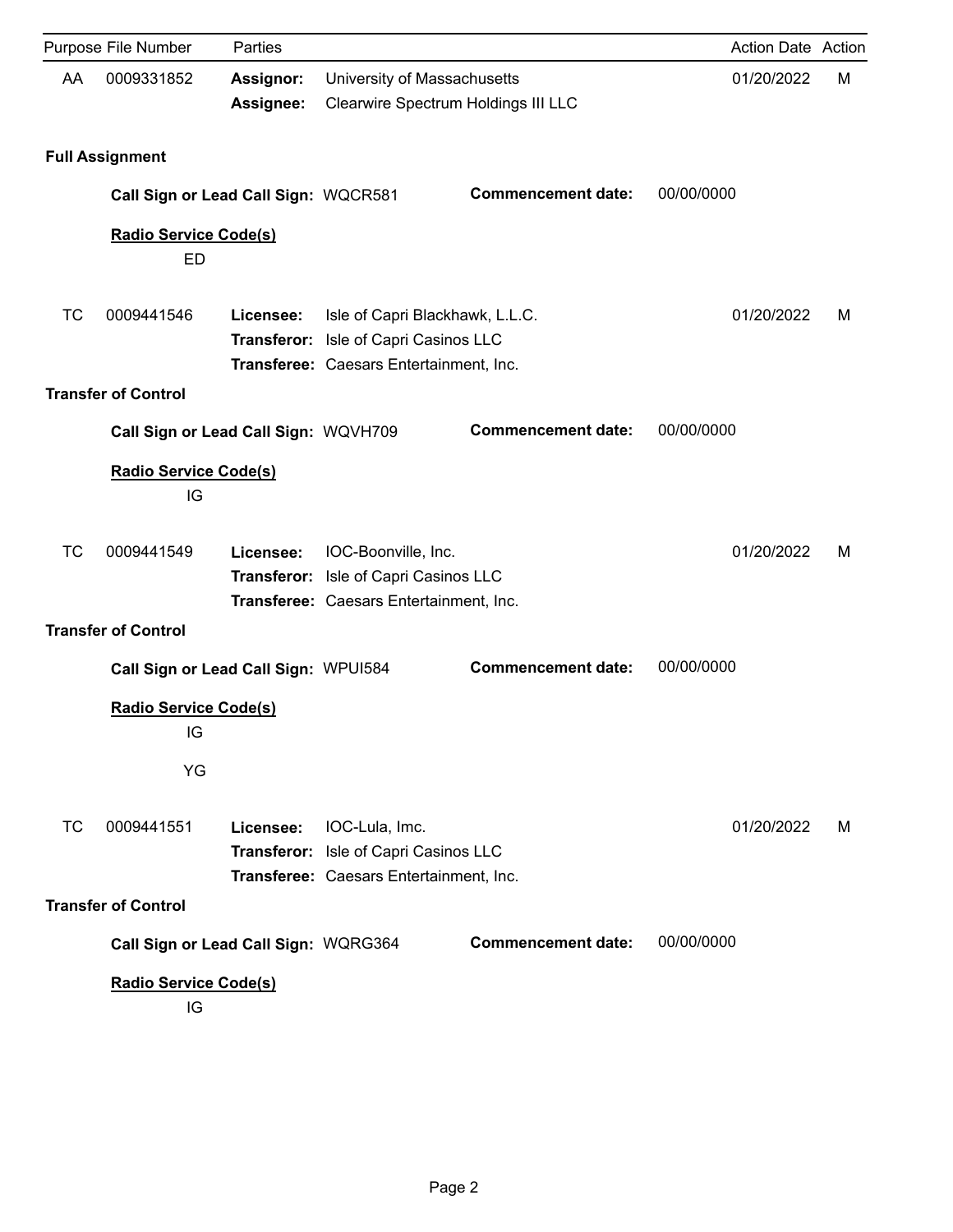|           | Purpose File Number                       | Parties                       |                                                                                                                     |                                           |            | <b>Action Date Action</b> |   |
|-----------|-------------------------------------------|-------------------------------|---------------------------------------------------------------------------------------------------------------------|-------------------------------------------|------------|---------------------------|---|
| <b>TC</b> | 0009446192                                | Licensee:                     | St. Charles Gaming Company, LLC<br>Transferor: Isle of Capri Casinos LLC<br>Transferee: Caesars Entertainment, Inc. |                                           |            | 01/20/2022                | м |
|           | <b>Transfer of Control</b>                |                               |                                                                                                                     |                                           |            |                           |   |
|           | Call Sign or Lead Call Sign: WPJL769      |                               |                                                                                                                     | <b>Commencement date:</b>                 | 00/00/0000 |                           |   |
|           | <b>Radio Service Code(s)</b><br>IG        |                               |                                                                                                                     |                                           |            |                           |   |
| AA        | 0009595984                                | Assignor:<br><b>Assignee:</b> | NRTC LLC                                                                                                            | Floresville Electric Light & Power System |            | 01/20/2022                | C |
|           | <b>Partial Assignment</b>                 |                               |                                                                                                                     |                                           |            |                           |   |
|           | Call Sign or Lead Call Sign: WPCU518      |                               |                                                                                                                     | <b>Commencement date:</b>                 | 00/00/0000 |                           |   |
|           | <b>Radio Service Code(s)</b><br><b>NC</b> |                               |                                                                                                                     |                                           |            |                           |   |
| <b>TC</b> | 0009606285                                | Licensee:                     | <b>QEP Reosurces Inc</b><br>Transferor: QEP Resources<br>Transferee: Oasis Petroleum Inc                            |                                           |            | 01/20/2022                | D |
|           | <b>Transfer of Control</b>                |                               |                                                                                                                     |                                           |            |                           |   |
|           | Call Sign or Lead Call Sign: WRCL802      |                               |                                                                                                                     | <b>Commencement date:</b>                 | 00/00/0000 |                           |   |
|           | <b>Radio Service Code(s)</b><br>IG        |                               |                                                                                                                     |                                           |            |                           |   |
| AM        | 0009665514                                | Licensee:<br>Transferor:      | Virginia Everywhere, LLC<br>Members of Virginia Everywhere, LLC<br>Transferee: Searchlight TYP Holdco, LLC          |                                           |            | 01/22/2022                | м |
|           | <b>Transfer of Control</b>                |                               |                                                                                                                     |                                           |            |                           |   |
|           | Call Sign or Lead Call Sign: WQGQ780      |                               |                                                                                                                     | <b>Commencement date:</b>                 | 00/00/0000 |                           |   |
|           | <b>Radio Service Code(s)</b><br>IG        |                               |                                                                                                                     |                                           |            |                           |   |
|           | MG                                        |                               |                                                                                                                     |                                           |            |                           |   |
|           | MM                                        |                               |                                                                                                                     |                                           |            |                           |   |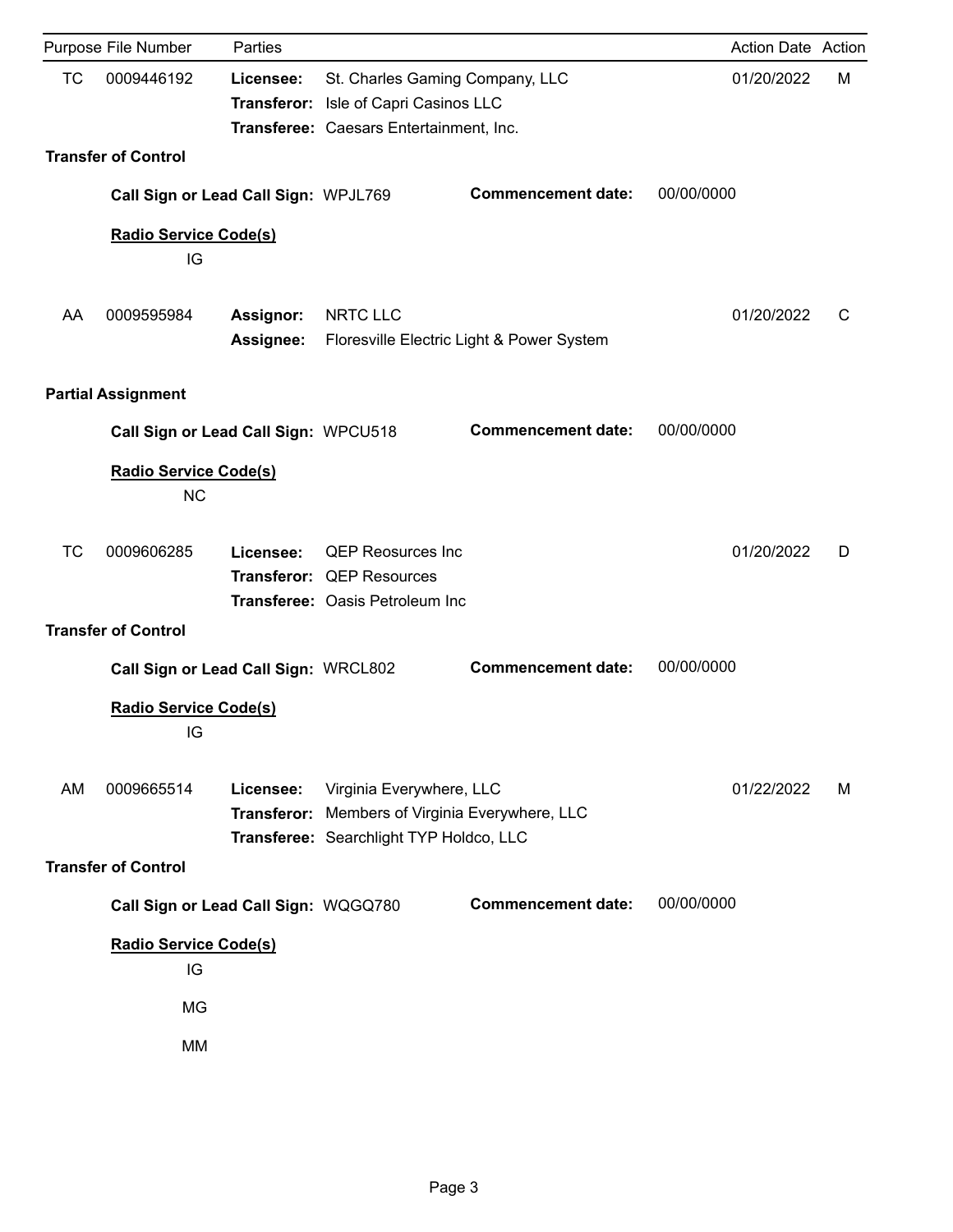|           | Purpose File Number                      | Parties                       |                                                                                              |                           |            | Action Date Action |
|-----------|------------------------------------------|-------------------------------|----------------------------------------------------------------------------------------------|---------------------------|------------|--------------------|
| <b>TC</b> | 0009687684                               | Licensee:                     | Virgin Orbit, LLC<br>Transferor: Vieco USA, Inc.<br>Transferee: NextGen Acquisition Corp. II |                           | 01/19/2022 | M                  |
|           | <b>Transfer of Control</b>               |                               |                                                                                              |                           |            |                    |
|           | Call Sign or Lead Call Sign: WRCW804     |                               |                                                                                              | <b>Commencement date:</b> | 00/00/0000 |                    |
|           | <b>Radio Service Code(s)</b>             |                               |                                                                                              |                           |            |                    |
|           | YG                                       |                               |                                                                                              |                           |            |                    |
| <b>TC</b> | 0009687690                               | Licensee:                     | Virgin Orbit, LLC<br>Transferor: Vieco USA, Inc.<br>Transferee: NextGen Acquisition Corp. II |                           | 01/19/2022 | м                  |
|           | <b>Transfer of Control</b>               |                               |                                                                                              |                           |            |                    |
|           | Call Sign or Lead Call Sign: WQZP206     |                               |                                                                                              | <b>Commencement date:</b> | 00/00/0000 |                    |
|           | <b>Radio Service Code(s)</b><br>AF<br>IG |                               |                                                                                              |                           |            |                    |
| AA        | 0009694393                               | <b>Assignor:</b><br>Assignee: | Horry Telephone Cooperative, Inc.<br>South Park Telephone Company                            |                           | 01/19/2022 | Z                  |
|           | <b>Full Assignment</b>                   |                               |                                                                                              |                           |            |                    |
|           | Call Sign or Lead Call Sign: WRLB986     |                               |                                                                                              | <b>Commencement date:</b> | 00/00/0000 |                    |
|           | <b>Radio Service Code(s)</b><br>PL       |                               |                                                                                              |                           |            |                    |
| <b>TC</b> | 0009808422                               | Licensee:                     | Nextel West Corp.<br>Transferor: T-Mobile USA, Inc.<br>Transferee: T-Mobile USA, Inc.        |                           | 01/19/2022 | м                  |
|           | <b>Transfer of Control</b>               |                               |                                                                                              |                           |            |                    |
|           | Call Sign or Lead Call Sign: WPKH905     |                               |                                                                                              | <b>Commencement date:</b> | 00/00/0000 |                    |
|           | <b>Radio Service Code(s)</b><br>IG       |                               |                                                                                              |                           |            |                    |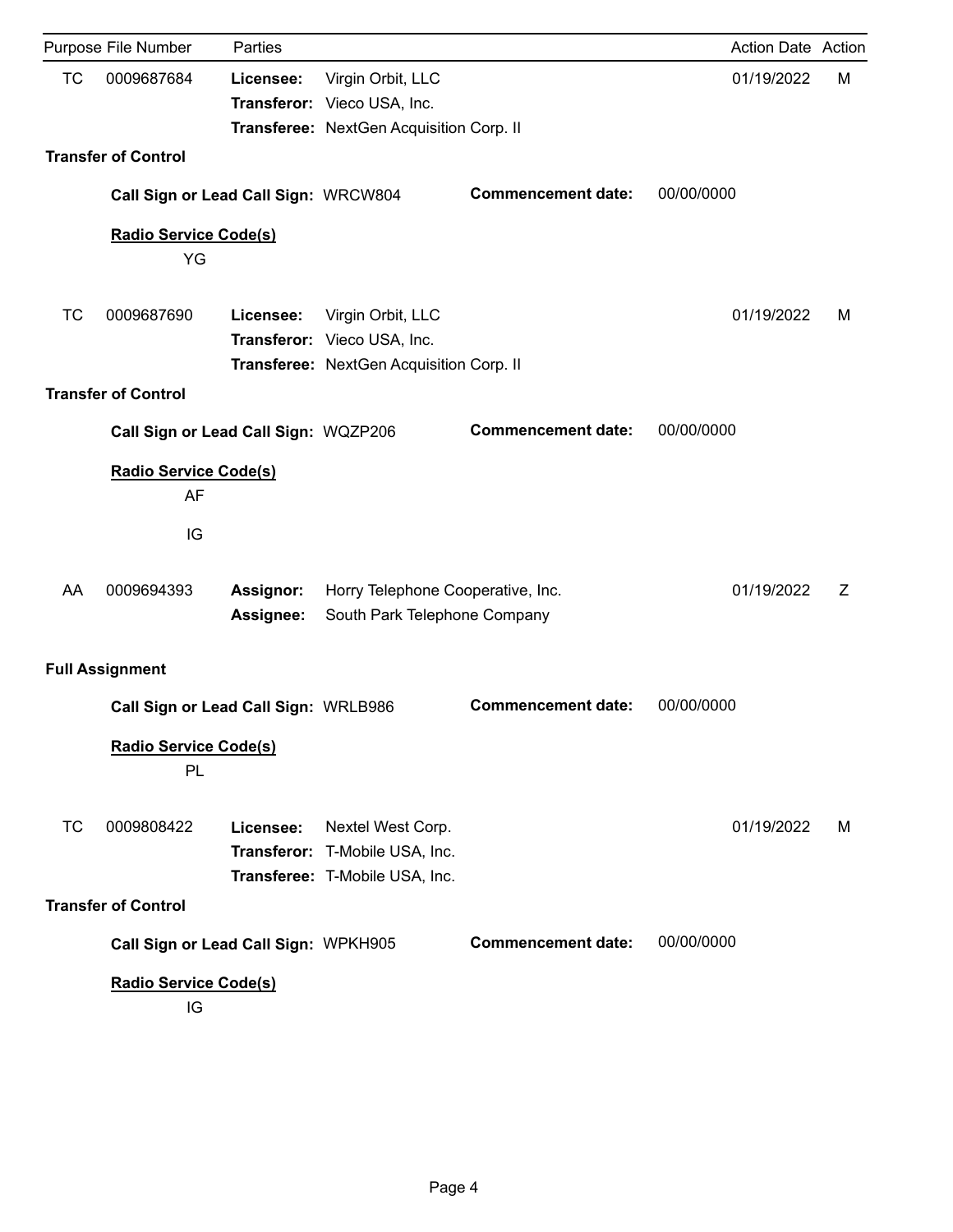|           | Purpose File Number                             | Parties                       |                                                                                                         |                                                   |            | Action Date Action |   |
|-----------|-------------------------------------------------|-------------------------------|---------------------------------------------------------------------------------------------------------|---------------------------------------------------|------------|--------------------|---|
| <b>TC</b> | 0009808508                                      | Licensee:                     | Sprint Communications Company, L.P.<br>Transferor: T-Mobile USA, Inc.<br>Transferee: T-Mobile USA, Inc. |                                                   |            | 01/19/2022         | M |
|           | <b>Transfer of Control</b>                      |                               |                                                                                                         |                                                   |            |                    |   |
|           | Call Sign or Lead Call Sign: WNPV371            |                               |                                                                                                         | <b>Commencement date:</b>                         | 00/00/0000 |                    |   |
|           | <b>Radio Service Code(s)</b><br>IG              |                               |                                                                                                         |                                                   |            |                    |   |
| AM        | 0009808556                                      | <b>Assignor:</b><br>Assignee: | SmarterBroadband Inc.<br>SmarterBroadband, LLC                                                          |                                                   |            | 01/24/2022         | C |
|           | <b>Full Assignment</b>                          |                               |                                                                                                         |                                                   |            |                    |   |
|           | Call Sign or Lead Call Sign: WQRR420            |                               |                                                                                                         | <b>Commencement date:</b>                         | 00/00/0000 |                    |   |
|           | <b>Radio Service Code(s)</b><br><b>MG</b><br>PL |                               |                                                                                                         |                                                   |            |                    |   |
| AM        | 0009821643                                      | Licensee:                     | NW Communications of Austin, Inc.<br>Transferee: NWC Holdings Corporation                               | Transferor: NWC Intermediate Holdings Corporation |            | 01/21/2022         | С |
|           | <b>Transfer of Control</b>                      |                               |                                                                                                         |                                                   |            |                    |   |
|           | Call Sign or Lead Call Sign: WPNC820            |                               |                                                                                                         | <b>Commencement date:</b>                         | 00/00/0000 |                    |   |
|           | Radio Service Code(s)<br>MG                     |                               |                                                                                                         |                                                   |            |                    |   |
| AA        | 0009822365                                      | Assignor:<br>Assignee:        | PDV Spectrum Holding Company, LLC<br>PDV Spectrum Holding Company, LLC                                  |                                                   |            | 01/22/2022         | м |
|           | <b>Partitioning AND/OR Disaggregation</b>       |                               |                                                                                                         |                                                   |            |                    |   |
|           | Call Sign or Lead Call Sign: WRNN252            |                               |                                                                                                         | <b>Commencement date:</b>                         | 00/00/0000 |                    |   |
|           | <b>Radio Service Code(s)</b><br>YD              |                               |                                                                                                         |                                                   |            |                    |   |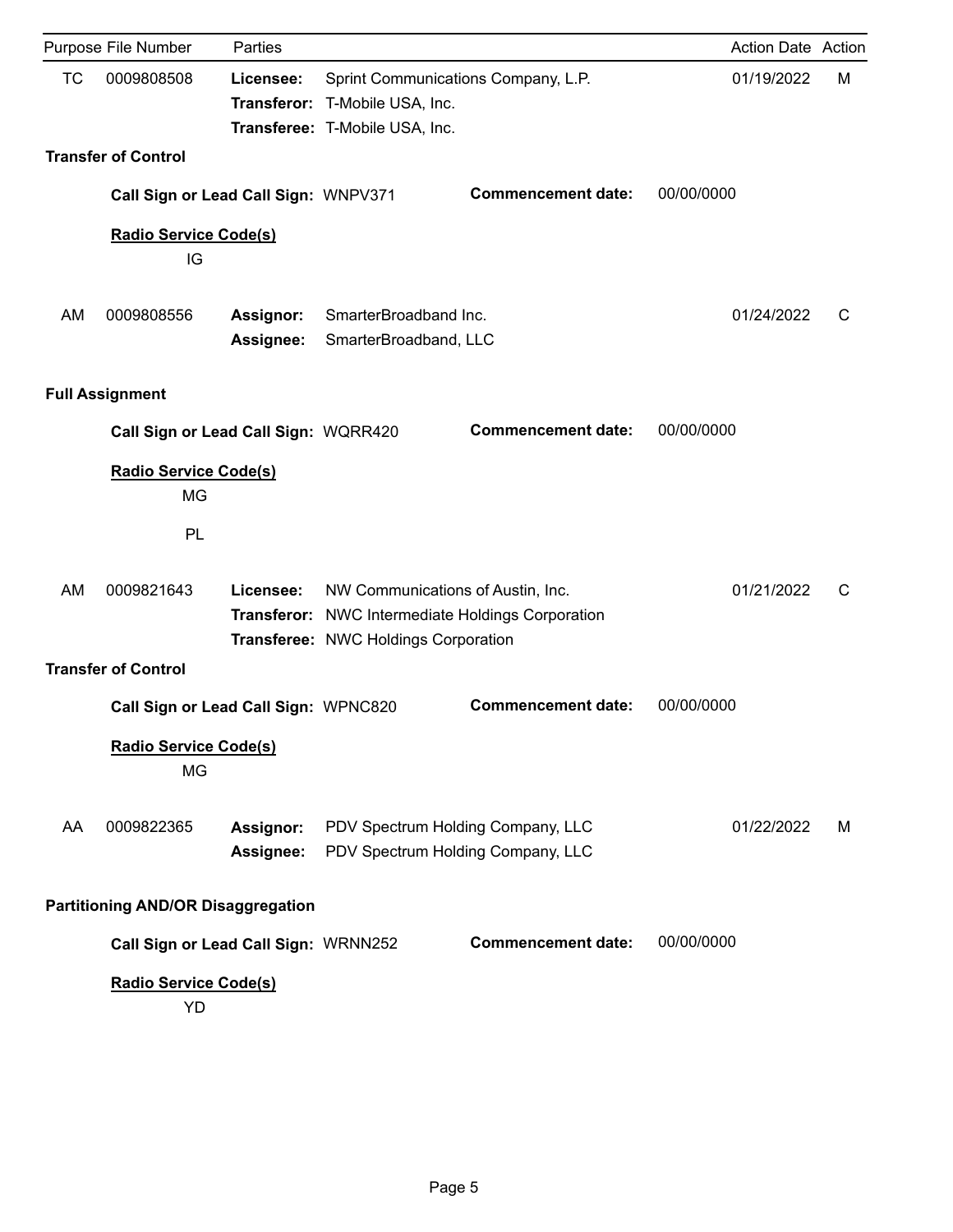|    | Purpose File Number                       | Parties                       |                                                                        |            | Action Date Action |   |
|----|-------------------------------------------|-------------------------------|------------------------------------------------------------------------|------------|--------------------|---|
| AA | 0009822388                                | Assignor:<br>Assignee:        | PDV Spectrum Holding Company, LLC<br>PDV Spectrum Holding Company, LLC |            | 01/22/2022         | M |
|    | <b>Partitioning AND/OR Disaggregation</b> |                               |                                                                        |            |                    |   |
|    | Call Sign or Lead Call Sign: WRNN459      |                               | <b>Commencement date:</b>                                              | 00/00/0000 |                    |   |
|    | Radio Service Code(s)<br>YD               |                               |                                                                        |            |                    |   |
| AA | 0009822745                                | <b>Assignor:</b><br>Assignee: | PDV Spectrum Holding Company, LLC<br>PDV Spectrum Holding Company, LLC |            | 01/22/2022         | м |
|    | <b>Partitioning AND/OR Disaggregation</b> |                               |                                                                        |            |                    |   |
|    | Call Sign or Lead Call Sign: WRNN461      |                               | <b>Commencement date:</b>                                              | 00/00/0000 |                    |   |
|    | <b>Radio Service Code(s)</b><br>YD        |                               |                                                                        |            |                    |   |
| AA | 0009824101                                | Assignor:<br>Assignee:        | PDV Spectrum Holding Company, LLC<br>PDV Spectrum Holding Company, LLC |            | 01/22/2022         | м |
|    | <b>Partitioning AND/OR Disaggregation</b> |                               |                                                                        |            |                    |   |
|    | Call Sign or Lead Call Sign: WRNN255      |                               | <b>Commencement date:</b>                                              | 00/00/0000 |                    |   |
|    | <b>Radio Service Code(s)</b><br>YD        |                               |                                                                        |            |                    |   |
| AA | 0009824115                                | Assignor:<br>Assignee:        | PDV Spectrum Holding Company, LLC<br>PDV Spectrum Holding Company, LLC |            | 01/22/2022         | м |
|    | <b>Partitioning AND/OR Disaggregation</b> |                               |                                                                        |            |                    |   |
|    | Call Sign or Lead Call Sign: WRNN250      |                               | <b>Commencement date:</b>                                              | 00/00/0000 |                    |   |
|    | <b>Radio Service Code(s)</b><br><b>YD</b> |                               |                                                                        |            |                    |   |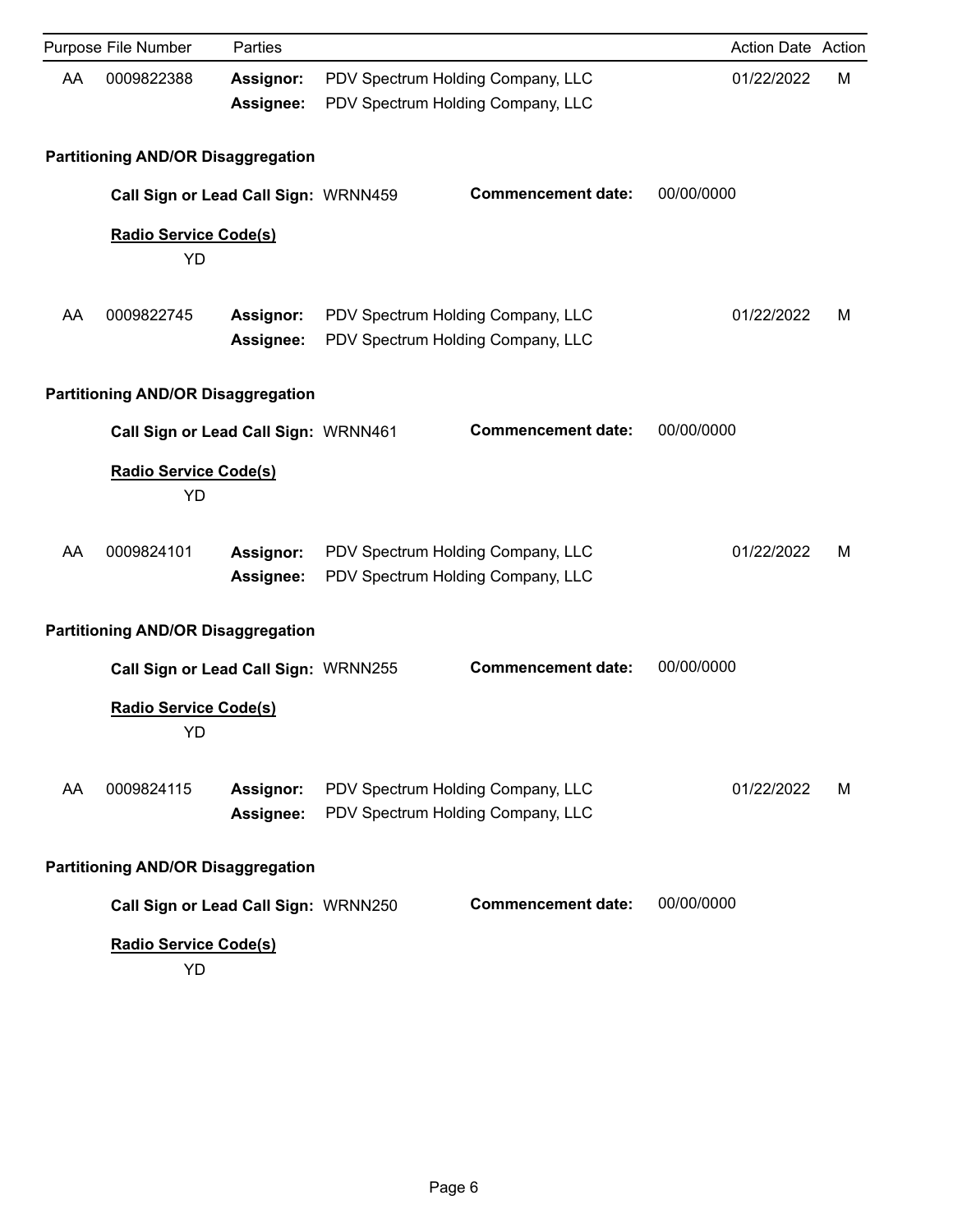|    | Purpose File Number                       | Parties                       |                                      |                                                                                                        | <b>Action Date Action</b> |   |
|----|-------------------------------------------|-------------------------------|--------------------------------------|--------------------------------------------------------------------------------------------------------|---------------------------|---|
| AA | 0009824129                                | <b>Assignor:</b><br>Assignee: |                                      | PDV Spectrum Holding Company, LLC<br>PDV Spectrum Holding Company, LLC                                 | 01/22/2022                | M |
|    | <b>Partitioning AND/OR Disaggregation</b> |                               |                                      |                                                                                                        |                           |   |
|    | Call Sign or Lead Call Sign: WRNN256      |                               |                                      | <b>Commencement date:</b>                                                                              | 00/00/0000                |   |
|    | <b>Radio Service Code(s)</b><br>YD        |                               |                                      |                                                                                                        |                           |   |
| AM | 0009824137                                | Licensee:                     | Transferee: NWC Holdings Corporation | New World Communications of Detroit, Inc.<br><b>Transferor:</b> NWTV Intermediate Holdings Corporation | 01/21/2022                | C |
|    | <b>Transfer of Control</b>                |                               |                                      |                                                                                                        |                           |   |
|    | Call Sign or Lead Call Sign: WQUK396      |                               |                                      | <b>Commencement date:</b>                                                                              | 00/00/0000                |   |
|    | <b>Radio Service Code(s)</b><br>MG        |                               |                                      |                                                                                                        |                           |   |
| AA | 0009824166                                | <b>Assignor:</b><br>Assignee: |                                      | PDV Spectrum Holding Company, LLC<br>PDV Spectrum Holding Company, LLC                                 | 01/22/2022                | м |
|    | <b>Partitioning AND/OR Disaggregation</b> |                               |                                      |                                                                                                        |                           |   |
|    | Call Sign or Lead Call Sign: WRNN256      |                               |                                      | <b>Commencement date:</b>                                                                              | 00/00/0000                |   |
|    | <b>Radio Service Code(s)</b><br><b>YD</b> |                               |                                      |                                                                                                        |                           |   |
| AA | 0009824300                                | Assignor:<br>Assignee:        |                                      | PDV Spectrum Holding Company, LLC<br>PDV Spectrum Holding Company, LLC                                 | 01/22/2022                | м |
|    | <b>Partitioning AND/OR Disaggregation</b> |                               |                                      |                                                                                                        |                           |   |
|    | Call Sign or Lead Call Sign: WRNN255      |                               |                                      | <b>Commencement date:</b>                                                                              | 00/00/0000                |   |
|    | <b>Radio Service Code(s)</b><br>YD        |                               |                                      |                                                                                                        |                           |   |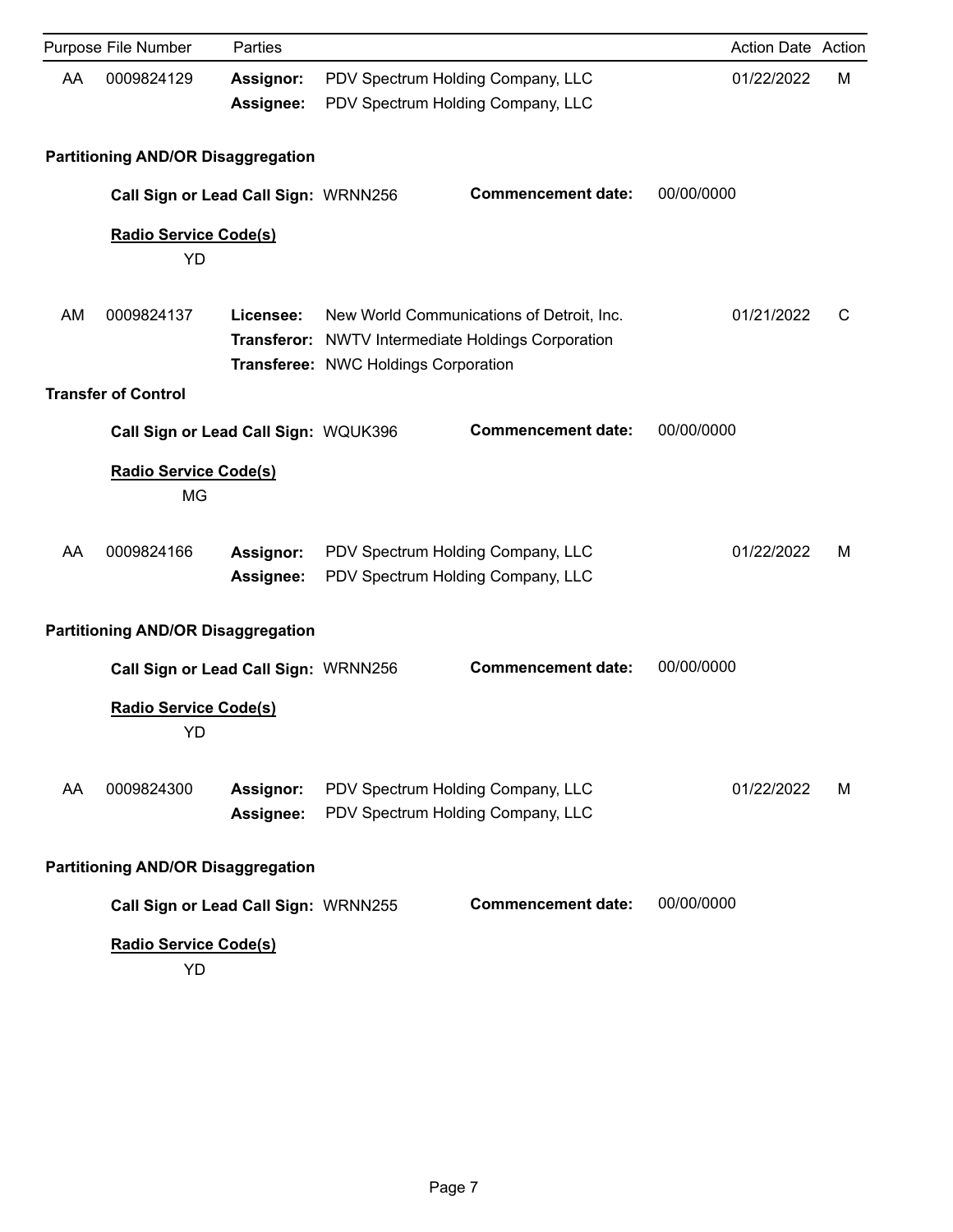|    | Purpose File Number                       | Parties                       |                                                                        |            | Action Date Action |   |
|----|-------------------------------------------|-------------------------------|------------------------------------------------------------------------|------------|--------------------|---|
| AA | 0009824386                                | <b>Assignor:</b><br>Assignee: | PDV Spectrum Holding Company, LLC<br>PDV Spectrum Holding Company, LLC |            | 01/22/2022         | M |
|    | <b>Partitioning AND/OR Disaggregation</b> |                               |                                                                        |            |                    |   |
|    | Call Sign or Lead Call Sign: WRNN256      |                               | <b>Commencement date:</b>                                              | 00/00/0000 |                    |   |
|    | Radio Service Code(s)<br>YD               |                               |                                                                        |            |                    |   |
| AA | 0009824414                                | <b>Assignor:</b><br>Assignee: | PDV Spectrum Holding Company, LLC<br>PDV Spectrum Holding Company, LLC |            | 01/22/2022         | м |
|    | <b>Partitioning AND/OR Disaggregation</b> |                               |                                                                        |            |                    |   |
|    | Call Sign or Lead Call Sign: WRNN256      |                               | <b>Commencement date:</b>                                              | 00/00/0000 |                    |   |
|    | <b>Radio Service Code(s)</b><br>YD        |                               |                                                                        |            |                    |   |
| AA | 0009824442                                | Assignor:<br>Assignee:        | PDV Spectrum Holding Company, LLC<br>PDV Spectrum Holding Company, LLC |            | 01/22/2022         | м |
|    | <b>Partitioning AND/OR Disaggregation</b> |                               |                                                                        |            |                    |   |
|    | Call Sign or Lead Call Sign: WRNN255      |                               | <b>Commencement date:</b>                                              | 00/00/0000 |                    |   |
|    | <b>Radio Service Code(s)</b><br>YD        |                               |                                                                        |            |                    |   |
| AA | 0009824498                                | Assignor:<br>Assignee:        | PDV Spectrum Holding Company, LLC<br>PDV Spectrum Holding Company, LLC |            | 01/22/2022         | м |
|    | <b>Partitioning AND/OR Disaggregation</b> |                               |                                                                        |            |                    |   |
|    | Call Sign or Lead Call Sign: WRNN250      |                               | <b>Commencement date:</b>                                              | 00/00/0000 |                    |   |
|    | Radio Service Code(s)<br>YD               |                               |                                                                        |            |                    |   |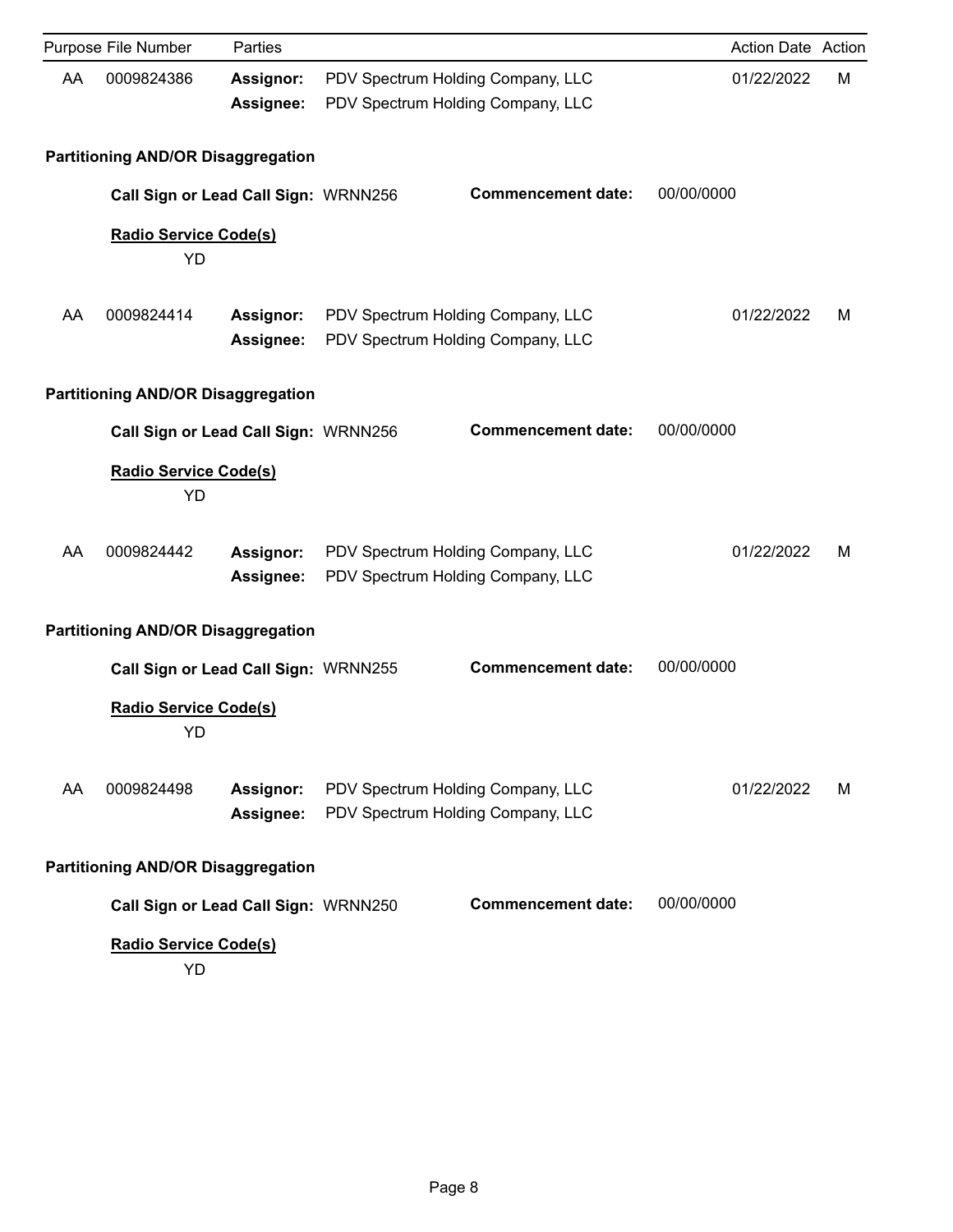|    | Purpose File Number                       | Parties                              |                                                                                     |            | <b>Action Date Action</b> |   |
|----|-------------------------------------------|--------------------------------------|-------------------------------------------------------------------------------------|------------|---------------------------|---|
| AA | 0009824525                                | Assignor:<br>Assignee:               | PDV Spectrum Holding Company, LLC<br>PDV Spectrum Holding Company, LLC              |            | 01/22/2022                | M |
|    | <b>Partitioning AND/OR Disaggregation</b> |                                      |                                                                                     |            |                           |   |
|    |                                           | Call Sign or Lead Call Sign: WRNN254 | <b>Commencement date:</b>                                                           | 00/00/0000 |                           |   |
|    | <b>Radio Service Code(s)</b><br><b>YD</b> |                                      |                                                                                     |            |                           |   |
| AA | 0009824571                                | Assignor:<br>Assignee:               | PDV Spectrum Holding Company, LLC<br>PDV Spectrum Holding Company, LLC              |            | 01/22/2022                | м |
|    | <b>Partitioning AND/OR Disaggregation</b> |                                      |                                                                                     |            |                           |   |
|    |                                           | Call Sign or Lead Call Sign: WRNN254 | <b>Commencement date:</b>                                                           | 00/00/0000 |                           |   |
|    | <b>Radio Service Code(s)</b><br>YD        |                                      |                                                                                     |            |                           |   |
| AA | 0009824654                                | Assignor:<br>Assignee:               | PDV Spectrum Holding Company, LLC<br>PDV Spectrum Holding Company, LLC              |            | 01/22/2022                | м |
|    | <b>Partitioning AND/OR Disaggregation</b> |                                      |                                                                                     |            |                           |   |
|    |                                           | Call Sign or Lead Call Sign: WRNN254 | <b>Commencement date:</b>                                                           | 00/00/0000 |                           |   |
|    | <b>Radio Service Code(s)</b><br>YD        |                                      |                                                                                     |            |                           |   |
| AA | 0009824657                                | Assignor:<br><b>Assignee:</b>        | <b>GABRIEL PERFORMANCE PRODUCTS LLC</b><br>HUNTSMAN ADVANCED MATERIALS AMERICAS LLC |            | 01/22/2022                | M |
|    | <b>Full Assignment</b>                    |                                      |                                                                                     |            |                           |   |
|    |                                           | Call Sign or Lead Call Sign: WNBR887 | <b>Commencement date:</b>                                                           | 00/00/0000 |                           |   |
|    | <b>Radio Service Code(s)</b>              |                                      |                                                                                     |            |                           |   |

IG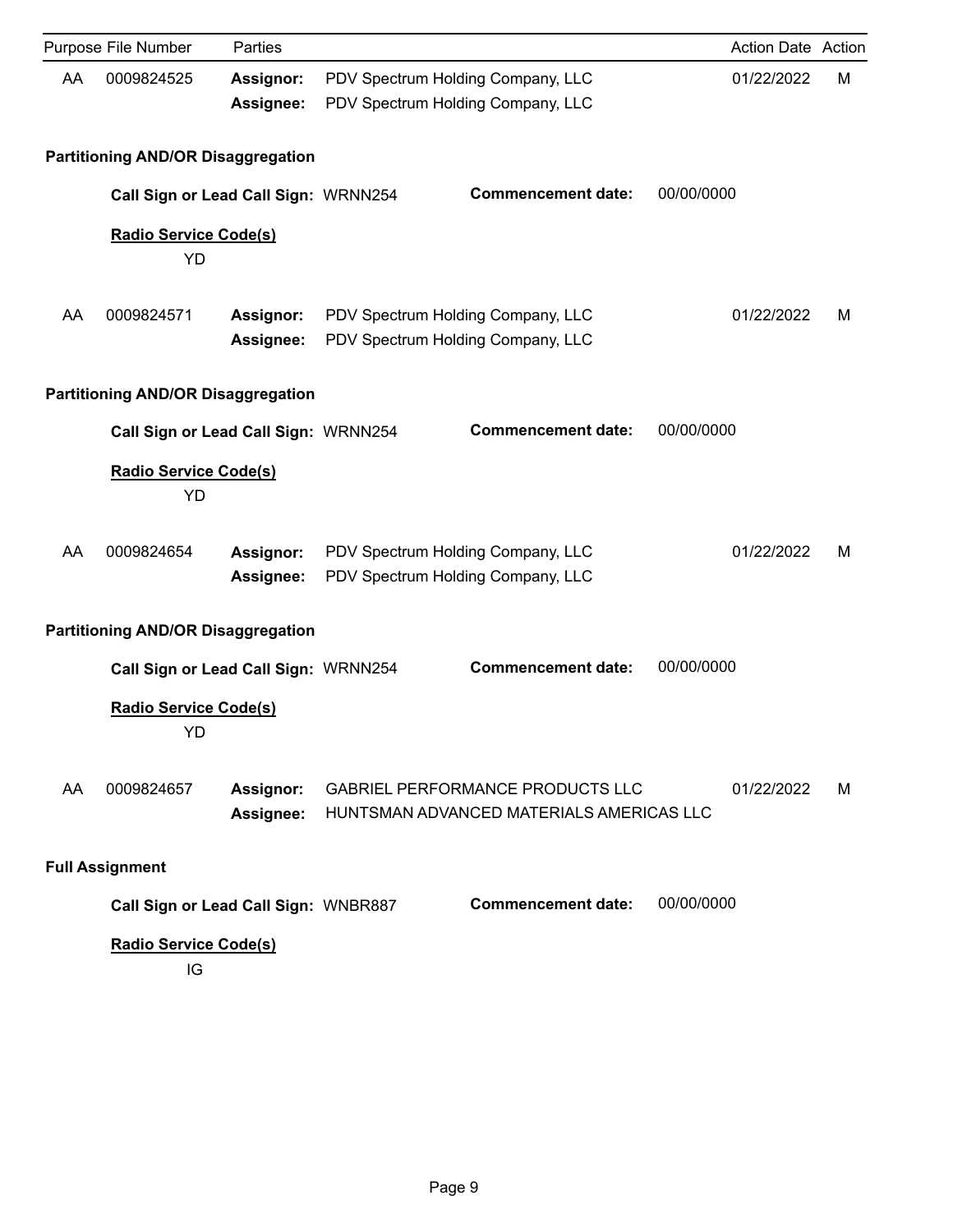|    | Purpose File Number                       | Parties                       |                                                                        |            | Action Date Action |   |
|----|-------------------------------------------|-------------------------------|------------------------------------------------------------------------|------------|--------------------|---|
| AA | 0009824675                                | Assignor:<br>Assignee:        | PDV Spectrum Holding Company, LLC<br>PDV Spectrum Holding Company, LLC |            | 01/22/2022         | M |
|    | <b>Partitioning AND/OR Disaggregation</b> |                               |                                                                        |            |                    |   |
|    | Call Sign or Lead Call Sign: WRNN256      |                               | <b>Commencement date:</b>                                              | 00/00/0000 |                    |   |
|    | Radio Service Code(s)<br>YD               |                               |                                                                        |            |                    |   |
| AA | 0009824727                                | <b>Assignor:</b><br>Assignee: | PDV Spectrum Holding Company, LLC<br>PDV Spectrum Holding Company, LLC |            | 01/22/2022         | м |
|    | <b>Partitioning AND/OR Disaggregation</b> |                               |                                                                        |            |                    |   |
|    | Call Sign or Lead Call Sign: WRNN255      |                               | <b>Commencement date:</b>                                              | 00/00/0000 |                    |   |
|    | <b>Radio Service Code(s)</b><br>YD        |                               |                                                                        |            |                    |   |
| AA | 0009825362                                | Assignor:<br>Assignee:        | PDV Spectrum Holding Company, LLC<br>PDV Spectrum Holding Company, LLC |            | 01/22/2022         | м |
|    | <b>Partitioning AND/OR Disaggregation</b> |                               |                                                                        |            |                    |   |
|    | Call Sign or Lead Call Sign: WRNN256      |                               | <b>Commencement date:</b>                                              | 00/00/0000 |                    |   |
|    | <b>Radio Service Code(s)</b><br>YD        |                               |                                                                        |            |                    |   |
| AA | 0009825448                                | Assignor:<br>Assignee:        | PDV Spectrum Holding Company, LLC<br>PDV Spectrum Holding Company, LLC |            | 01/22/2022         | м |
|    | <b>Partitioning AND/OR Disaggregation</b> |                               |                                                                        |            |                    |   |
|    | Call Sign or Lead Call Sign: WRNN254      |                               | <b>Commencement date:</b>                                              | 00/00/0000 |                    |   |
|    | <b>Radio Service Code(s)</b><br>YD        |                               |                                                                        |            |                    |   |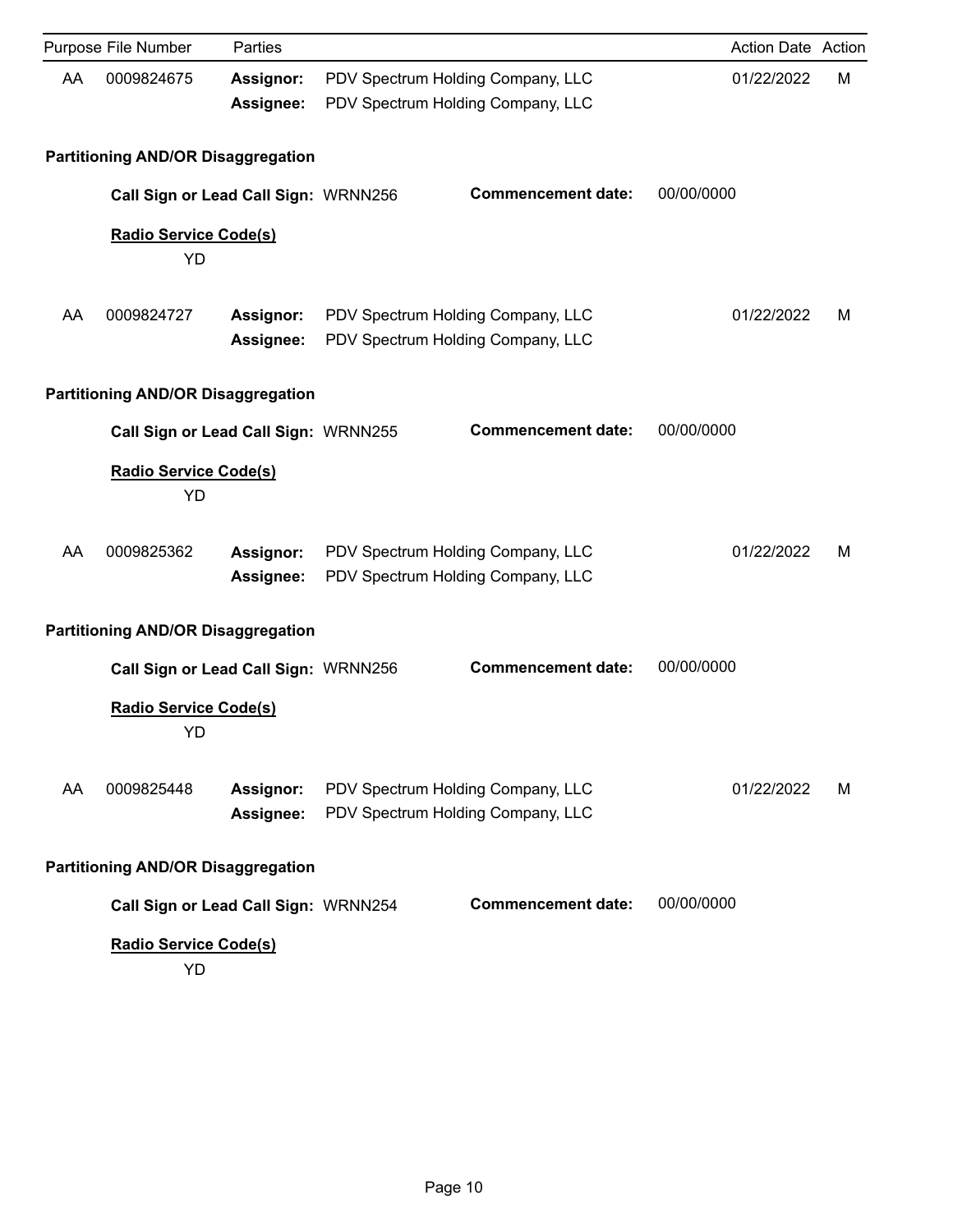|    | Purpose File Number                       | Parties                       |                                                                        |            | Action Date Action |   |
|----|-------------------------------------------|-------------------------------|------------------------------------------------------------------------|------------|--------------------|---|
| AA | 0009825905                                | Assignor:<br>Assignee:        | PDV Spectrum Holding Company, LLC<br>PDV Spectrum Holding Company, LLC |            | 01/22/2022         | M |
|    | <b>Partitioning AND/OR Disaggregation</b> |                               |                                                                        |            |                    |   |
|    | Call Sign or Lead Call Sign: WRNN250      |                               | <b>Commencement date:</b>                                              | 00/00/0000 |                    |   |
|    | Radio Service Code(s)<br>YD               |                               |                                                                        |            |                    |   |
| AA | 0009826903                                | <b>Assignor:</b><br>Assignee: | PDV Spectrum Holding Company, LLC<br>PDV Spectrum Holding Company, LLC |            | 01/22/2022         | м |
|    | <b>Partitioning AND/OR Disaggregation</b> |                               |                                                                        |            |                    |   |
|    | Call Sign or Lead Call Sign: WRNN255      |                               | <b>Commencement date:</b>                                              | 00/00/0000 |                    |   |
|    | <b>Radio Service Code(s)</b><br>YD        |                               |                                                                        |            |                    |   |
| AA | 0009827157                                | Assignor:<br>Assignee:        | PDV Spectrum Holding Company, LLC<br>PDV Spectrum Holding Company, LLC |            | 01/22/2022         | м |
|    | <b>Partitioning AND/OR Disaggregation</b> |                               |                                                                        |            |                    |   |
|    | Call Sign or Lead Call Sign: WRNN255      |                               | <b>Commencement date:</b>                                              | 00/00/0000 |                    |   |
|    | <b>Radio Service Code(s)</b><br>YD        |                               |                                                                        |            |                    |   |
| AA | 0009827182                                | Assignor:<br>Assignee:        | PDV Spectrum Holding Company, LLC<br>PDV Spectrum Holding Company, LLC |            | 01/22/2022         | м |
|    | <b>Partitioning AND/OR Disaggregation</b> |                               |                                                                        |            |                    |   |
|    | Call Sign or Lead Call Sign: WRNN256      |                               | <b>Commencement date:</b>                                              | 00/00/0000 |                    |   |
|    | <b>Radio Service Code(s)</b><br>YD        |                               |                                                                        |            |                    |   |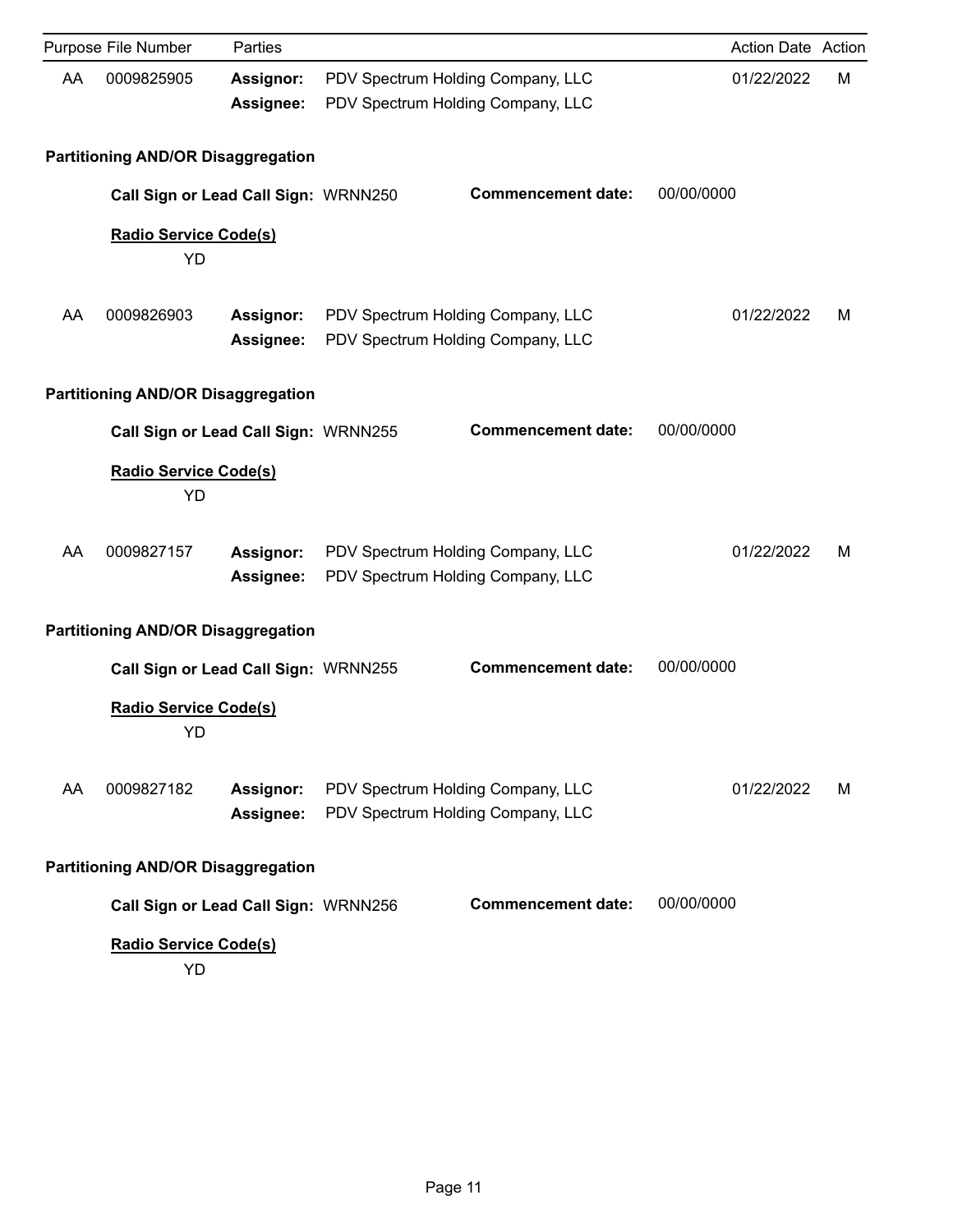|    | Purpose File Number                       | Parties                       |                                                                        |                                                        |            | Action Date Action |   |
|----|-------------------------------------------|-------------------------------|------------------------------------------------------------------------|--------------------------------------------------------|------------|--------------------|---|
| AA | 0009829866                                | <b>Assignor:</b><br>Assignee: | PDV Spectrum Holding Company, LLC<br>PDV Spectrum Holding Company, LLC |                                                        |            | 01/22/2022         | M |
|    | <b>Partitioning AND/OR Disaggregation</b> |                               |                                                                        |                                                        |            |                    |   |
|    | Call Sign or Lead Call Sign: WRNN254      |                               |                                                                        | <b>Commencement date:</b>                              | 00/00/0000 |                    |   |
|    | Radio Service Code(s)<br>YD               |                               |                                                                        |                                                        |            |                    |   |
| AA | 0009829907                                | Assignor:<br>Assignee:        | PDV Spectrum Holding Company, LLC<br>PDV Spectrum Holding Company, LLC |                                                        |            | 01/22/2022         | м |
|    | <b>Partitioning AND/OR Disaggregation</b> |                               |                                                                        |                                                        |            |                    |   |
|    | Call Sign or Lead Call Sign: KNNX623      |                               |                                                                        | <b>Commencement date:</b>                              | 00/00/0000 |                    |   |
|    | Radio Service Code(s)<br>YD               |                               |                                                                        |                                                        |            |                    |   |
| AA | 0009829933                                | Assignor:<br>Assignee:        | MetalX                                                                 | <b>BlueScope Recycling Materials and Transport LLC</b> |            | 01/19/2022         | м |
|    | <b>Full Assignment</b>                    |                               |                                                                        |                                                        |            |                    |   |
|    | Call Sign or Lead Call Sign: WQRM946      |                               |                                                                        | <b>Commencement date:</b>                              | 00/00/0000 |                    |   |
|    | <b>Radio Service Code(s)</b><br>IG        |                               |                                                                        |                                                        |            |                    |   |
| AA | 0009829940                                | Assignor:<br>Assignee:        | PDV Spectrum Holding Company, LLC<br>PDV Spectrum Holding Company, LLC |                                                        |            | 01/22/2022         | м |
|    | <b>Partitioning AND/OR Disaggregation</b> |                               |                                                                        |                                                        |            |                    |   |
|    | Call Sign or Lead Call Sign: WRNN255      |                               |                                                                        | <b>Commencement date:</b>                              | 00/00/0000 |                    |   |
|    | Radio Service Code(s)<br>YD               |                               |                                                                        |                                                        |            |                    |   |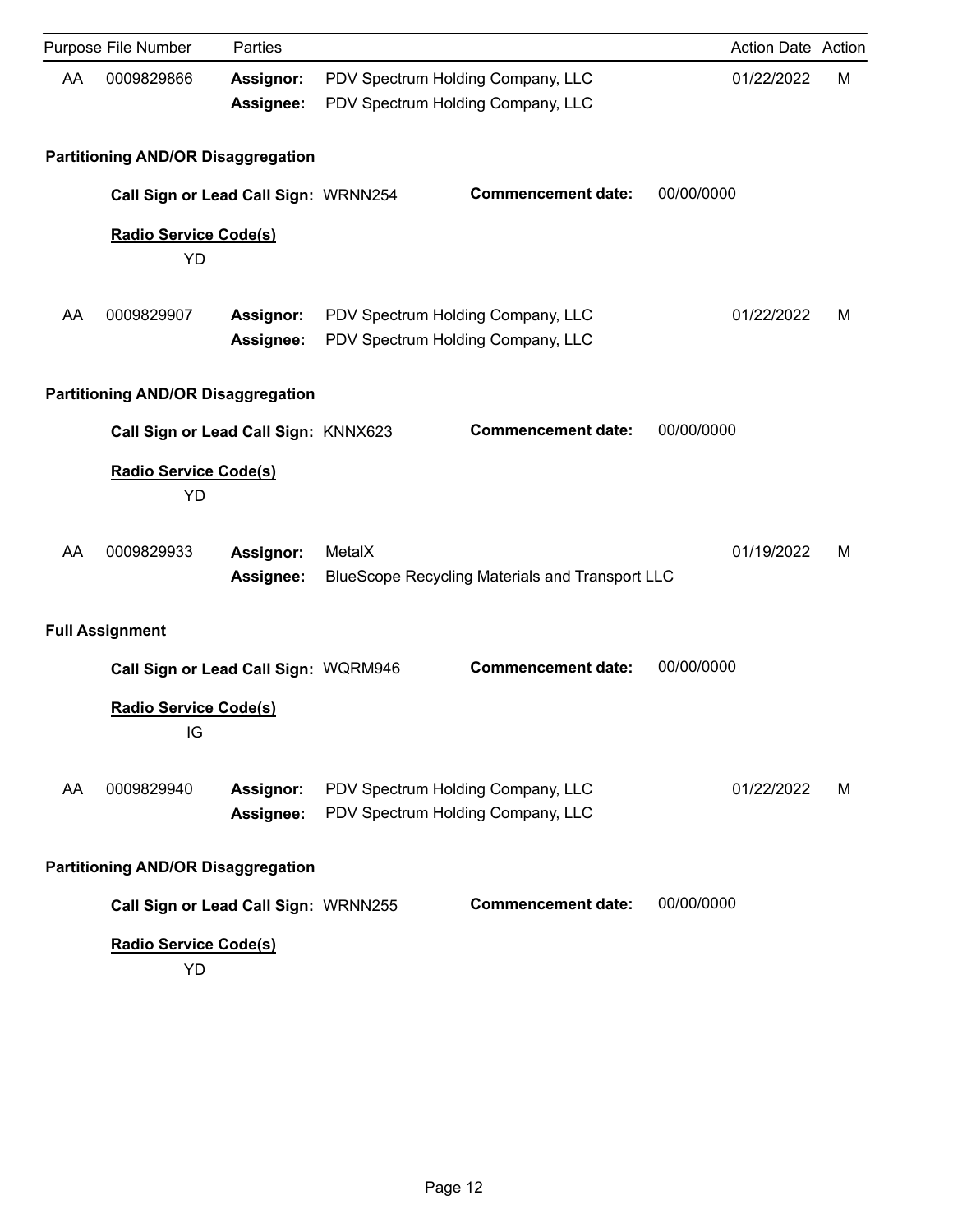|    | Purpose File Number                       | Parties                       |                                                                           |                                     |            | Action Date Action |   |
|----|-------------------------------------------|-------------------------------|---------------------------------------------------------------------------|-------------------------------------|------------|--------------------|---|
| AA | 0009836868                                | Assignor:<br>Assignee:        | Hilcorp Energy Alaska                                                     | <b>EXXON COMMUNICATIONS COMPANY</b> |            | 01/19/2022         | C |
|    | <b>Full Assignment</b>                    |                               |                                                                           |                                     |            |                    |   |
|    | Call Sign or Lead Call Sign: WQYB776      |                               |                                                                           | <b>Commencement date:</b>           | 00/00/0000 |                    |   |
|    | <b>Radio Service Code(s)</b><br><b>MC</b> |                               |                                                                           |                                     |            |                    |   |
| AA | 0009837293                                | <b>Assignor:</b><br>Assignee: | <b>Global Monitoring Solutions, LLC</b><br>Legacy Security Services, Inc. |                                     |            | 01/22/2022         | м |
|    | <b>Full Assignment</b>                    |                               |                                                                           |                                     |            |                    |   |
|    | Call Sign or Lead Call Sign: WQTU816      |                               |                                                                           | <b>Commencement date:</b>           | 00/00/0000 |                    |   |
|    | <b>Radio Service Code(s)</b><br>IG        |                               |                                                                           |                                     |            |                    |   |
| AA | 0009838151                                | Assignor:<br>Assignee:        | AAA Texas, LLC                                                            | PDV Spectrum Holding Company, LLC   |            | 01/21/2022         | C |
|    | <b>Full Assignment</b>                    |                               |                                                                           |                                     |            |                    |   |
|    | Call Sign or Lead Call Sign: WNVW545      |                               |                                                                           | <b>Commencement date:</b>           | 00/00/0000 |                    |   |
|    | <b>Radio Service Code(s)</b><br>GI        |                               |                                                                           |                                     |            |                    |   |
|    | GU                                        |                               |                                                                           |                                     |            |                    |   |
| AA | 0009838156                                | Assignor:<br>Assignee:        | AAA New Mexico, LLC                                                       | PDV Spectrum Holding Company, LLC   |            | 01/21/2022         | C |
|    | <b>Full Assignment</b>                    |                               |                                                                           |                                     |            |                    |   |
|    | Call Sign or Lead Call Sign: WPZK314      |                               |                                                                           | <b>Commencement date:</b>           | 00/00/0000 |                    |   |
|    | <b>Radio Service Code(s)</b><br>GI        |                               |                                                                           |                                     |            |                    |   |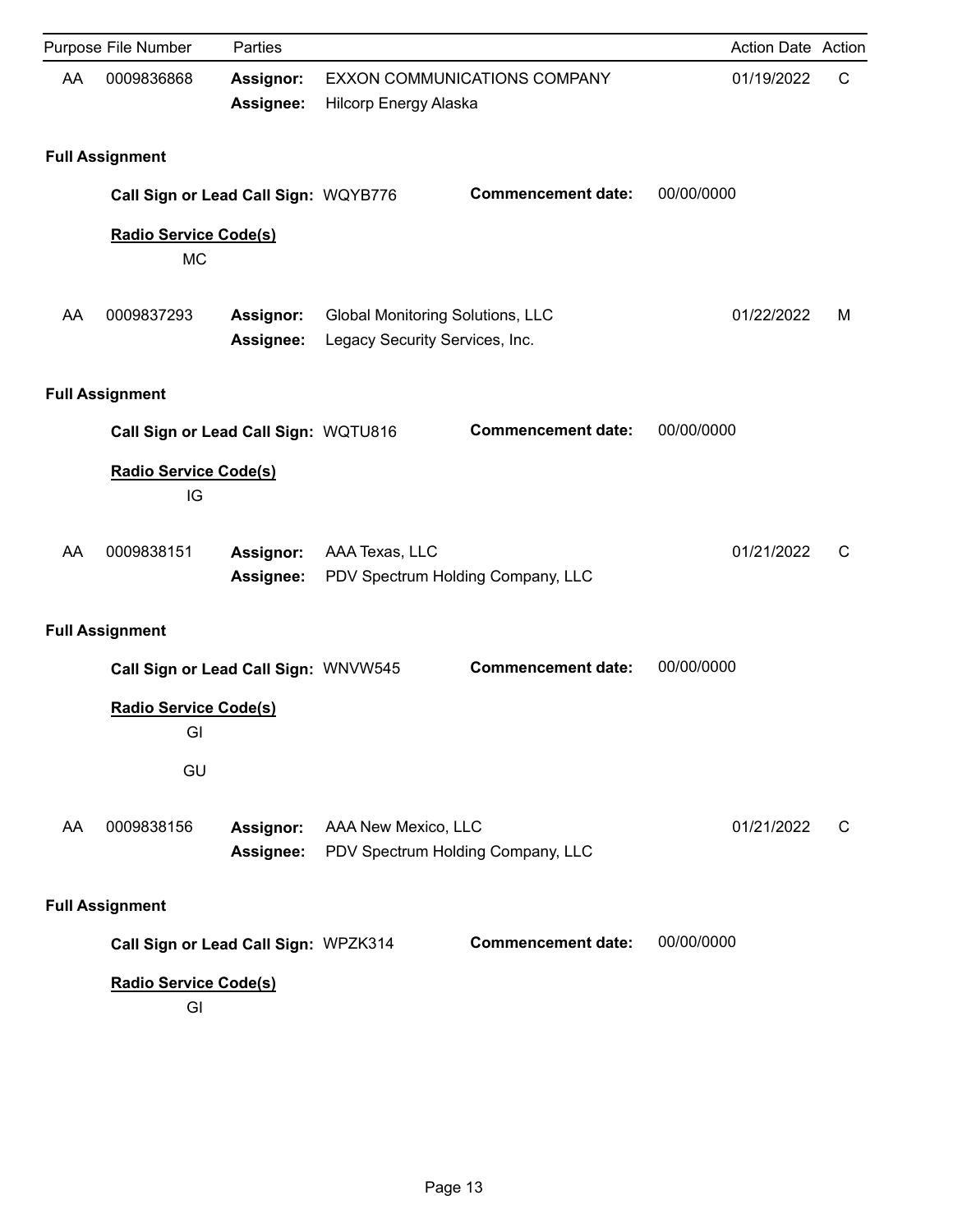|    | Purpose File Number                                                        | Parties                       |                                                      |                                   | Action Date Action |   |
|----|----------------------------------------------------------------------------|-------------------------------|------------------------------------------------------|-----------------------------------|--------------------|---|
| AA | 0009838160                                                                 | <b>Assignor:</b><br>Assignee: | AAA Hawaii, LLC                                      | PDV Spectrum Holding Company, LLC | 01/21/2022         | C |
|    | <b>Full Assignment</b>                                                     |                               |                                                      |                                   |                    |   |
|    | Call Sign or Lead Call Sign: WPZN838                                       |                               |                                                      | <b>Commencement date:</b>         | 00/00/0000         |   |
|    | Radio Service Code(s)<br>GI                                                |                               |                                                      |                                   |                    |   |
| AA | 0009840802                                                                 | Assignor:<br><b>Assignee:</b> | AFFTON TRUCKING COMPANY<br>AFFTON A DANA COMPANY     |                                   | 01/22/2022         | м |
|    | <b>Full Assignment</b>                                                     |                               |                                                      |                                   |                    |   |
|    | Call Sign or Lead Call Sign: WQVJ744                                       |                               |                                                      | <b>Commencement date:</b>         | 00/00/0000         |   |
|    | <b>Radio Service Code(s)</b><br>IG                                         |                               |                                                      |                                   |                    |   |
| AA | 0009841382                                                                 | Assignor:<br>Assignee:        | Interwest Management Services, Inc.<br>Cal.net, Inc. |                                   | 01/19/2022         | Z |
|    | <b>Full Assignment</b>                                                     |                               |                                                      |                                   |                    |   |
|    | Call Sign or Lead Call Sign: WRAB606<br><b>Radio Service Code(s)</b><br>MG |                               |                                                      | <b>Commencement date:</b>         | 00/00/0000         |   |
| AA | 0009841603                                                                 | Assignor:<br>Assignee:        | Winters Broadband LLC<br>Cal.net, Inc.               |                                   | 01/19/2022         | Z |
|    | <b>Full Assignment</b>                                                     |                               |                                                      |                                   |                    |   |
|    | Call Sign or Lead Call Sign: WRCN304                                       |                               |                                                      | <b>Commencement date:</b>         | 00/00/0000         |   |
|    | <b>Radio Service Code(s)</b><br>MG                                         |                               |                                                      |                                   |                    |   |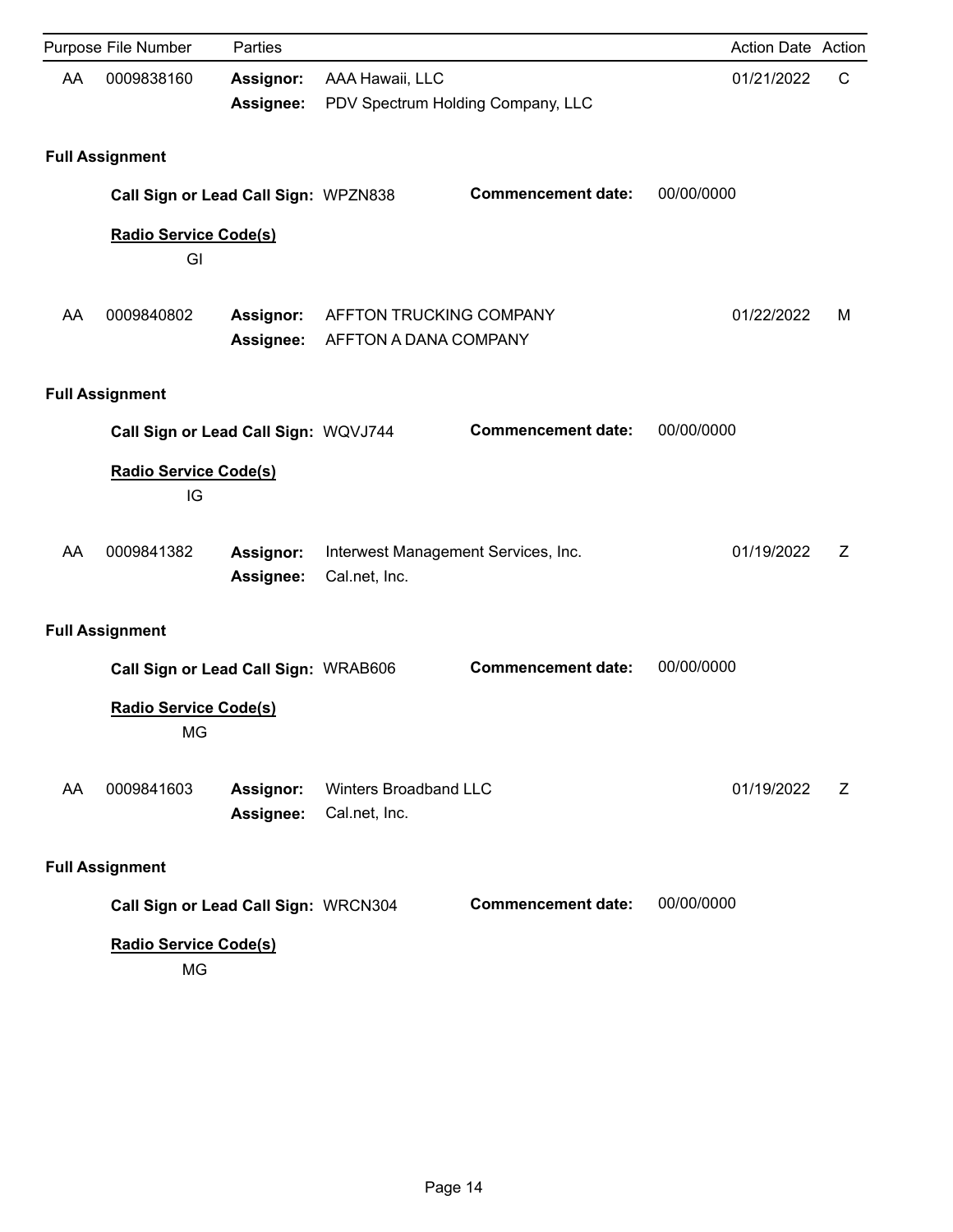|    | Purpose File Number                       | Parties                       |                                                          |                                     | <b>Action Date Action</b> |   |
|----|-------------------------------------------|-------------------------------|----------------------------------------------------------|-------------------------------------|---------------------------|---|
| AA | 0009842455                                | Assignor:<br>Assignee:        | JTM Broadband, LLC<br>Point Broadband Fiber Holding, LLC |                                     | 01/20/2022                | Z |
|    | <b>Full Assignment</b>                    |                               |                                                          |                                     |                           |   |
|    | Call Sign or Lead Call Sign: WRJY340      |                               |                                                          | <b>Commencement date:</b>           | 00/00/0000                |   |
|    | <b>Radio Service Code(s)</b><br>MG        |                               |                                                          |                                     |                           |   |
|    | <b>NN</b>                                 |                               |                                                          |                                     |                           |   |
| AA | 0009843824                                | <b>Assignor:</b><br>Assignee: | NSAC, LLC                                                | New Waverly Independent School Dist | 01/20/2022                | Z |
|    | <b>Full Assignment</b>                    |                               |                                                          |                                     |                           |   |
|    | Call Sign or Lead Call Sign: WNC494       |                               |                                                          | <b>Commencement date:</b>           | 00/00/0000                |   |
|    | Radio Service Code(s)<br><b>ED</b>        |                               |                                                          |                                     |                           |   |
| AA | 0009848073                                | Assignor:<br><b>Assignee:</b> | TOWERS NORTH, INC.<br><b>STATE OF MAINE</b>              |                                     | 01/21/2022                | C |
|    | <b>Full Assignment</b>                    |                               |                                                          |                                     |                           |   |
|    | Call Sign or Lead Call Sign: WPZN282      |                               |                                                          | <b>Commencement date:</b>           | 00/00/0000                |   |
|    | <b>Radio Service Code(s)</b><br><b>CP</b> |                               |                                                          |                                     |                           |   |
| AA | 0009849068                                | Assignor:<br>Assignee:        | <b>SEVEN SPRINGS FARM INC</b><br>VRSS Holdings, LLC      |                                     | 01/20/2022                | м |
|    | <b>Full Assignment</b>                    |                               |                                                          |                                     |                           |   |
|    | Call Sign or Lead Call Sign: WQJA277      |                               |                                                          | <b>Commencement date:</b>           | 00/00/0000                |   |
|    | Radio Service Code(s)<br>IG               |                               |                                                          |                                     |                           |   |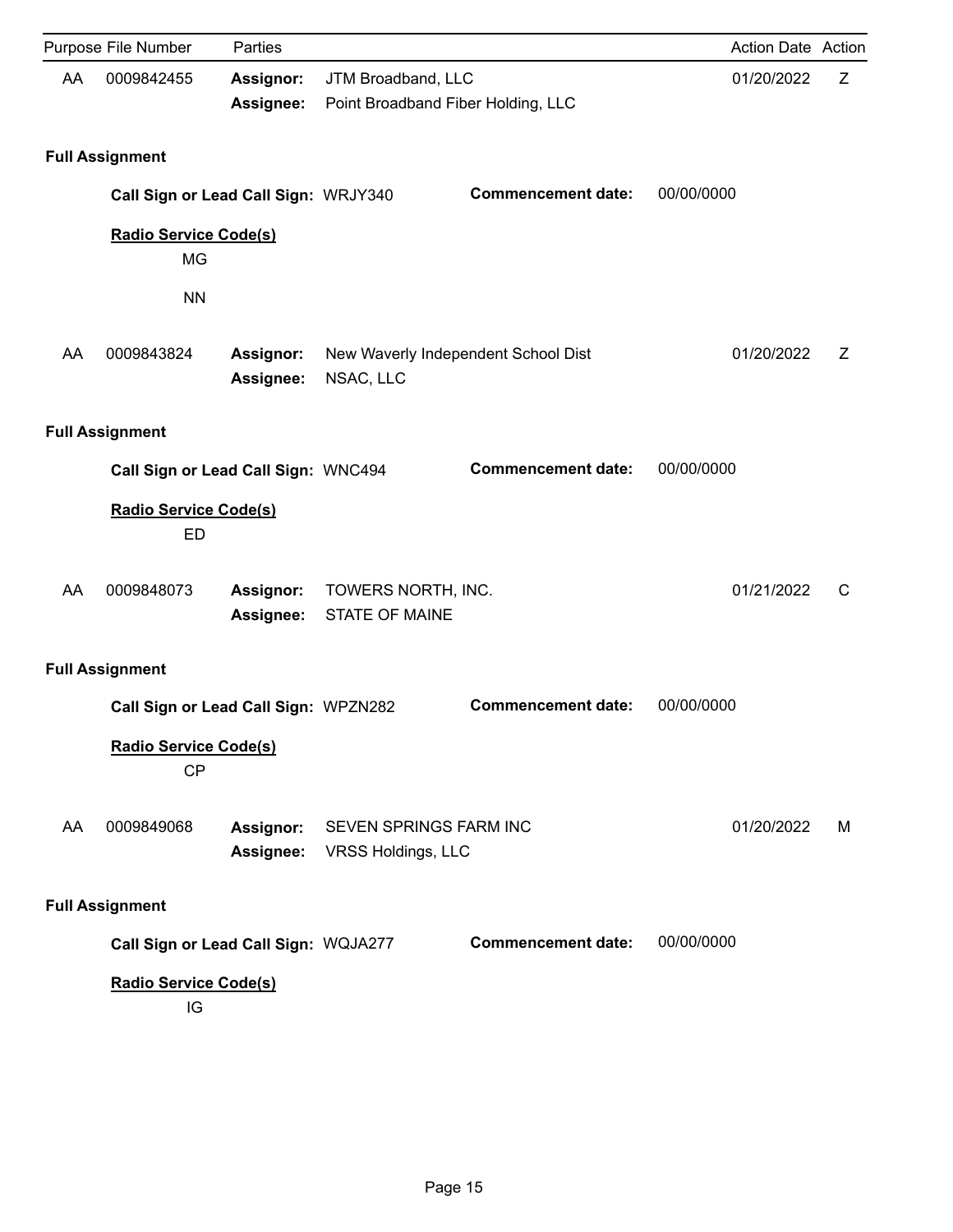|           | Purpose File Number                       | Parties                       |                                                                                          |                                                                        | Action Date Action |   |
|-----------|-------------------------------------------|-------------------------------|------------------------------------------------------------------------------------------|------------------------------------------------------------------------|--------------------|---|
| AA        | 0009849656                                | <b>Assignor:</b><br>Assignee: | Brainstorm Internet, Inc.<br>Vero Broadband, LLC                                         |                                                                        | 01/19/2022         | D |
|           | <b>Full Assignment</b>                    |                               |                                                                                          |                                                                        |                    |   |
|           | Call Sign or Lead Call Sign: WQPV822      |                               |                                                                                          | <b>Commencement date:</b>                                              | 00/00/0000         |   |
|           | <b>Radio Service Code(s)</b><br><b>MG</b> |                               |                                                                                          |                                                                        |                    |   |
|           | <b>MM</b>                                 |                               |                                                                                          |                                                                        |                    |   |
| <b>TC</b> | 0009852010                                | Licensee:                     | AK VESSEL COMPANY LLC<br>Transferor: AK VESSEL COMPANY LLC<br>Transferee: STEPHEN SUYDAM |                                                                        | 01/19/2022         | С |
|           | <b>Transfer of Control</b>                |                               |                                                                                          |                                                                        |                    |   |
|           | Call Sign or Lead Call Sign: WDI7023      |                               |                                                                                          | <b>Commencement date:</b>                                              | 00/00/0000         |   |
|           | <b>Radio Service Code(s)</b><br><b>SB</b> |                               |                                                                                          |                                                                        |                    |   |
| AA        | 0009853442                                | Assignor:<br>Assignee:        |                                                                                          | PDV Spectrum Holding Company, LLC<br>PDV Spectrum Holding Company, LLC | 01/22/2022         | м |
|           | <b>Partitioning AND/OR Disaggregation</b> |                               |                                                                                          |                                                                        |                    |   |
|           | Call Sign or Lead Call Sign: WRNN254      |                               |                                                                                          | <b>Commencement date:</b>                                              | 00/00/0000         |   |
|           | <b>Radio Service Code(s)</b><br>YD        |                               |                                                                                          |                                                                        |                    |   |
| AA        | 0009853456                                | Assignor:<br>Assignee:        |                                                                                          | PDV Spectrum Holding Company, LLC<br>PDV Spectrum Holding Company, LLC | 01/22/2022         | м |
|           | <b>Partitioning AND/OR Disaggregation</b> |                               |                                                                                          |                                                                        |                    |   |
|           | Call Sign or Lead Call Sign: WRNN462      |                               |                                                                                          | <b>Commencement date:</b>                                              | 00/00/0000         |   |
|           | <b>Radio Service Code(s)</b><br>YD        |                               |                                                                                          |                                                                        |                    |   |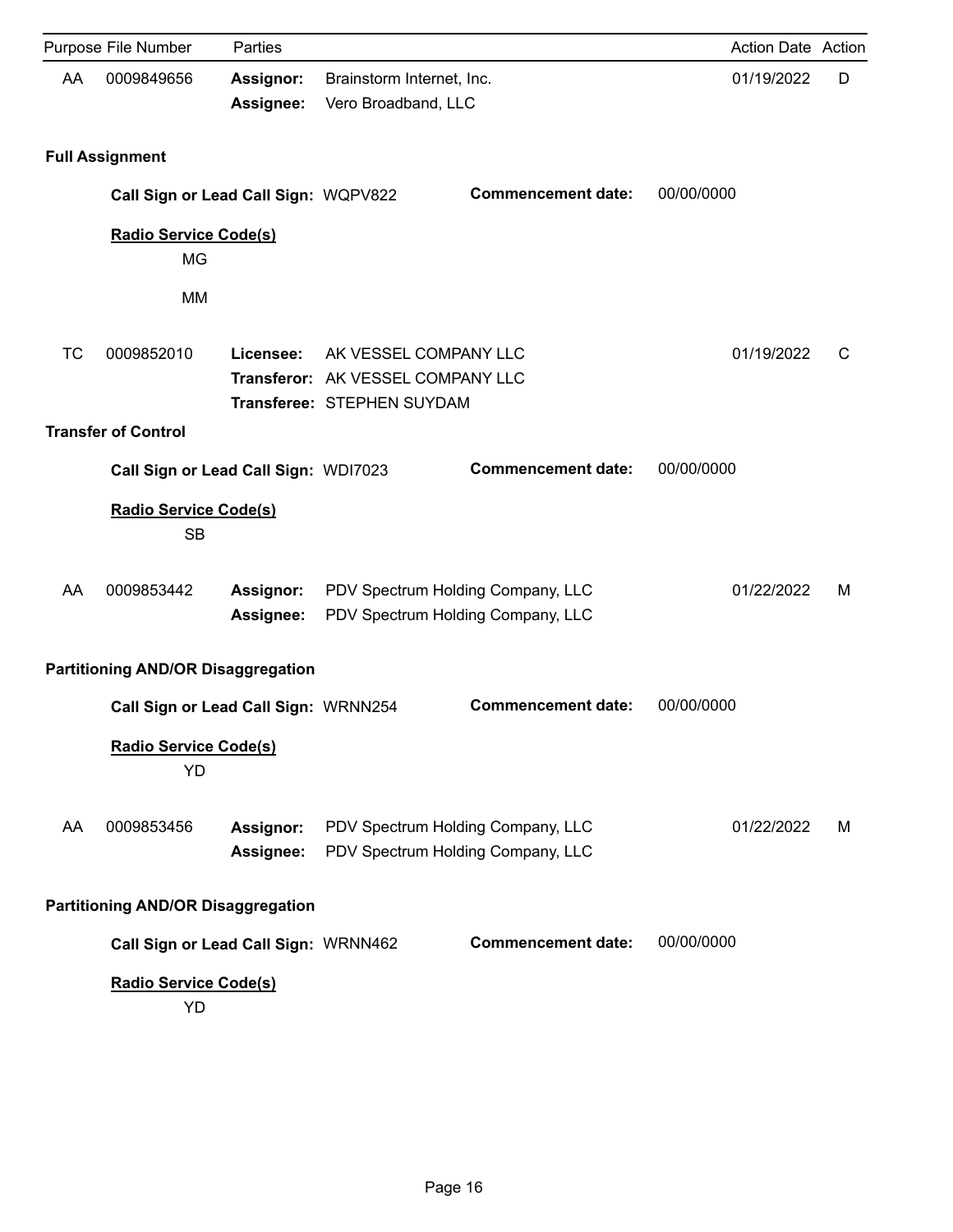|    | Purpose File Number                       | Parties                |                                                         |                                                                          |            | Action Date Action |   |
|----|-------------------------------------------|------------------------|---------------------------------------------------------|--------------------------------------------------------------------------|------------|--------------------|---|
| AA | 0009857104                                | Assignor:<br>Assignee: |                                                         | Sands Expo and Convention Center, Inc.<br>Expo and Convention Center LLC |            | 01/20/2022         | M |
|    | <b>Full Assignment</b>                    |                        |                                                         |                                                                          |            |                    |   |
|    | Call Sign or Lead Call Sign: WPPV380      |                        |                                                         | <b>Commencement date:</b>                                                | 00/00/0000 |                    |   |
|    | <b>Radio Service Code(s)</b><br>IG        |                        |                                                         |                                                                          |            |                    |   |
| AA | 0009862104                                | Assignor:<br>Assignee: | F/V KILAUEA, INC.<br>KILAUEA FISHERIES LLC              |                                                                          |            | 01/22/2022         | M |
|    | <b>Full Assignment</b>                    |                        |                                                         |                                                                          |            |                    |   |
|    | Call Sign or Lead Call Sign: WDF4959      |                        |                                                         | <b>Commencement date:</b>                                                | 00/00/0000 |                    |   |
|    | <b>Radio Service Code(s)</b><br><b>SB</b> |                        |                                                         |                                                                          |            |                    |   |
| AA | 0009865870                                | Assignor:<br>Assignee: | Richesin, Joshua L<br><b>Blue Mountain Networks LLC</b> |                                                                          |            | 01/19/2022         | C |
|    | <b>Full Assignment</b>                    |                        |                                                         |                                                                          |            |                    |   |
|    | Call Sign or Lead Call Sign: WRNU619      |                        |                                                         | <b>Commencement date:</b>                                                | 00/00/0000 |                    |   |
|    | <b>Radio Service Code(s)</b><br>MG        |                        |                                                         |                                                                          |            |                    |   |
|    | MM                                        |                        |                                                         |                                                                          |            |                    |   |
| AA | 0009867387                                | Assignor:<br>Assignee: | Kentucky Power Company<br><b>Wheeling Power Company</b> |                                                                          |            | 01/18/2022         | C |
|    | <b>Full Assignment</b>                    |                        |                                                         |                                                                          |            |                    |   |
|    | Call Sign or Lead Call Sign: WQHN982      |                        |                                                         | <b>Commencement date:</b>                                                | 00/00/0000 |                    |   |
|    | Radio Service Code(s)<br>IG               |                        |                                                         |                                                                          |            |                    |   |
|    | <b>MC</b>                                 |                        |                                                         |                                                                          |            |                    |   |
|    | <b>SB</b>                                 |                        |                                                         |                                                                          |            |                    |   |
|    |                                           |                        |                                                         |                                                                          |            |                    |   |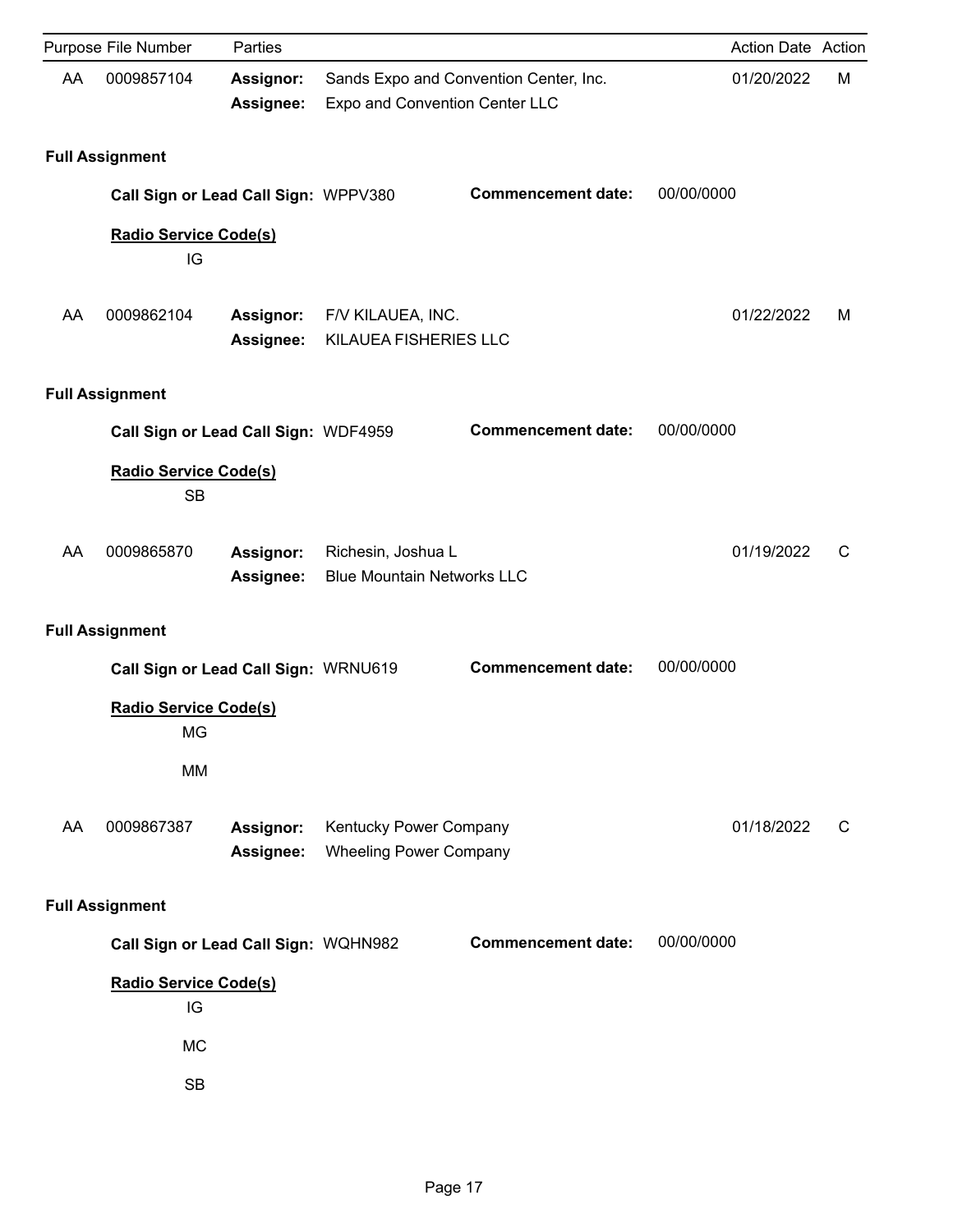|           | Purpose File Number                       | Parties                       |                                                                                                                          |                           | Action Date Action |   |
|-----------|-------------------------------------------|-------------------------------|--------------------------------------------------------------------------------------------------------------------------|---------------------------|--------------------|---|
| <b>TC</b> | 0009867986                                | Licensee:                     | Tenaska Georgia Partners, L.P.<br>Transferor: Tenaska Georgia Partners, L.P.<br>Transferee: GEPIF III Concord HoldCo LLC |                           | 01/19/2022         | C |
|           | <b>Transfer of Control</b>                |                               |                                                                                                                          |                           |                    |   |
|           | Call Sign or Lead Call Sign: WPTE596      |                               |                                                                                                                          | <b>Commencement date:</b> | 00/00/0000         |   |
|           | <b>Radio Service Code(s)</b><br>IG        |                               |                                                                                                                          |                           |                    |   |
| AA        | 0009873027                                | Assignor:<br>Assignee:        | <b>Marty Farms</b><br>Marty's Swine Systems Inc                                                                          |                           | 01/21/2022         | м |
|           | <b>Full Assignment</b>                    |                               |                                                                                                                          |                           |                    |   |
|           | Call Sign or Lead Call Sign: KNFG460      |                               |                                                                                                                          | <b>Commencement date:</b> | 00/00/0000         |   |
|           | <b>Radio Service Code(s)</b><br>IG        |                               |                                                                                                                          |                           |                    |   |
| AA        | 0009875062                                | <b>Assignor:</b><br>Assignee: | Baker, Anthony W<br>Ramsey, Tim R                                                                                        |                           | 01/21/2022         | C |
|           | <b>Full Assignment</b>                    |                               |                                                                                                                          |                           |                    |   |
|           | Call Sign or Lead Call Sign: WDJ7318      |                               |                                                                                                                          | <b>Commencement date:</b> | 00/00/0000         |   |
|           | <b>Radio Service Code(s)</b><br><b>SA</b> |                               |                                                                                                                          |                           |                    |   |
| AA        | 0009875482                                | Assignor:<br>Assignee:        | Isdahl, Ronald<br>Isdahl, Roger                                                                                          |                           | 01/21/2022         | C |
|           | <b>Full Assignment</b>                    |                               |                                                                                                                          |                           |                    |   |
|           | Call Sign or Lead Call Sign: WNHQ431      |                               |                                                                                                                          | <b>Commencement date:</b> | 00/00/0000         |   |
|           | <b>Radio Service Code(s)</b><br>IG        |                               |                                                                                                                          |                           |                    |   |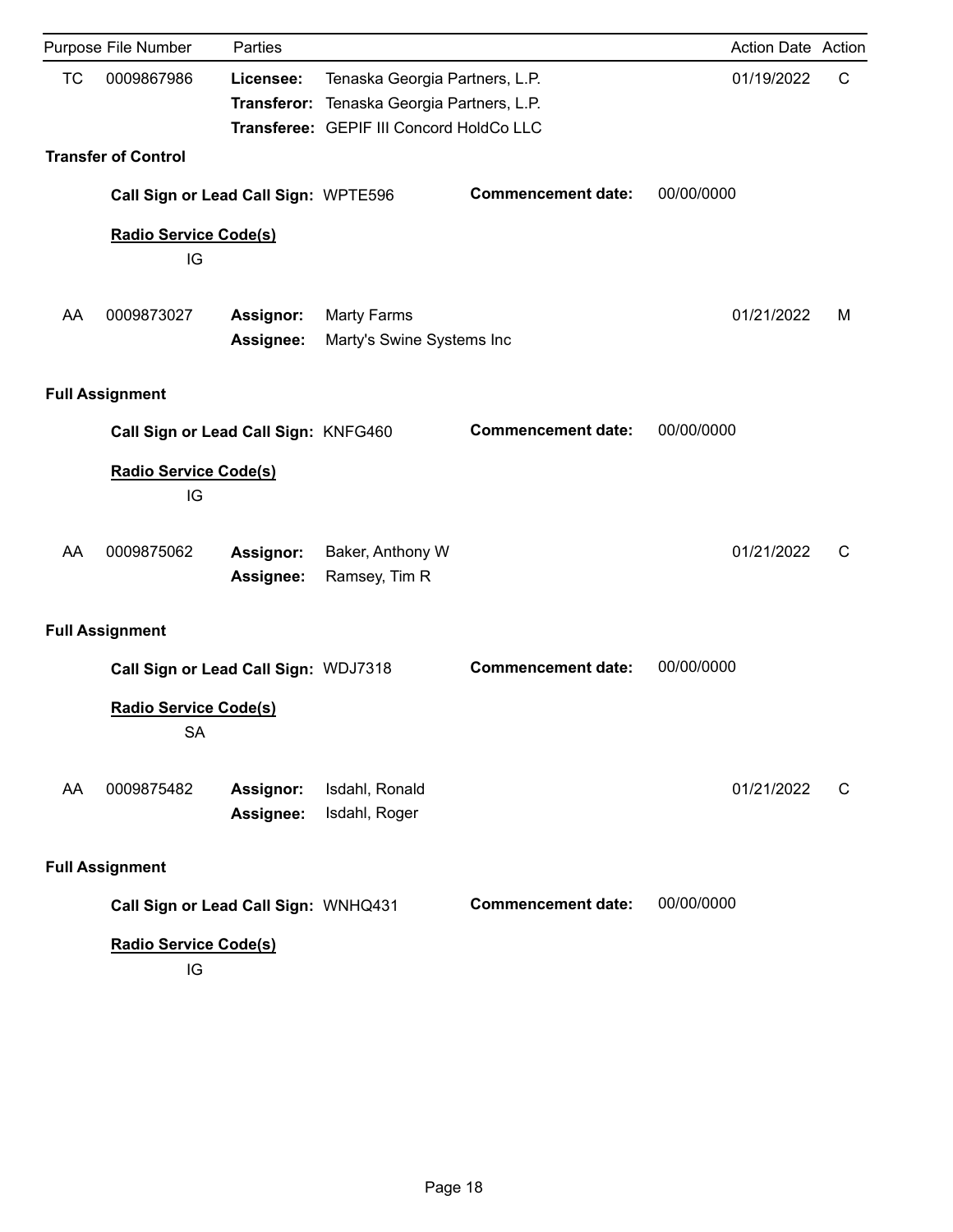|    | Purpose File Number                  | Parties                       |                                                   |                           | Action Date Action |   |
|----|--------------------------------------|-------------------------------|---------------------------------------------------|---------------------------|--------------------|---|
| AA | 0009878031                           | <b>Assignor:</b><br>Assignee: | Illinois & Michigan Oil<br>Northern Marine        |                           | 01/21/2022         | C |
|    | <b>Full Assignment</b>               |                               |                                                   |                           |                    |   |
|    | Call Sign or Lead Call Sign: WDK9793 |                               |                                                   | <b>Commencement date:</b> | 00/00/0000         |   |
|    | Radio Service Code(s)<br><b>SB</b>   |                               |                                                   |                           |                    |   |
| AA | 0009878118                           | <b>Assignor:</b><br>Assignee: | Egan Marine<br>Northern Marine                    |                           | 01/21/2022         | C |
|    | <b>Full Assignment</b>               |                               |                                                   |                           |                    |   |
|    | Call Sign or Lead Call Sign: WDI7094 |                               |                                                   | <b>Commencement date:</b> | 00/00/0000         |   |
|    | Radio Service Code(s)<br><b>SB</b>   |                               |                                                   |                           |                    |   |
| AA | 0009878829                           | Assignor:<br>Assignee:        | JOHNSON, WILLIAM D<br>ROARK, MICHAEL              |                           | 01/22/2022         | C |
|    | <b>Full Assignment</b>               |                               |                                                   |                           |                    |   |
|    | Call Sign or Lead Call Sign: WNHQ983 |                               |                                                   | <b>Commencement date:</b> | 00/00/0000         |   |
|    | <b>Radio Service Code(s)</b><br>IG   |                               |                                                   |                           |                    |   |
| AA | 0009879120                           | Assignor:<br>Assignee:        | American Commercial Barge Line<br>Northern Marine |                           | 01/22/2022         | C |
|    | <b>Full Assignment</b>               |                               |                                                   |                           |                    |   |
|    | Call Sign or Lead Call Sign: WDI9059 |                               |                                                   | <b>Commencement date:</b> | 00/00/0000         |   |
|    | Radio Service Code(s)<br><b>SB</b>   |                               |                                                   |                           |                    |   |

*De Facto***Transfer Lease Applications and Spectrum Manager Lease Notifications Action**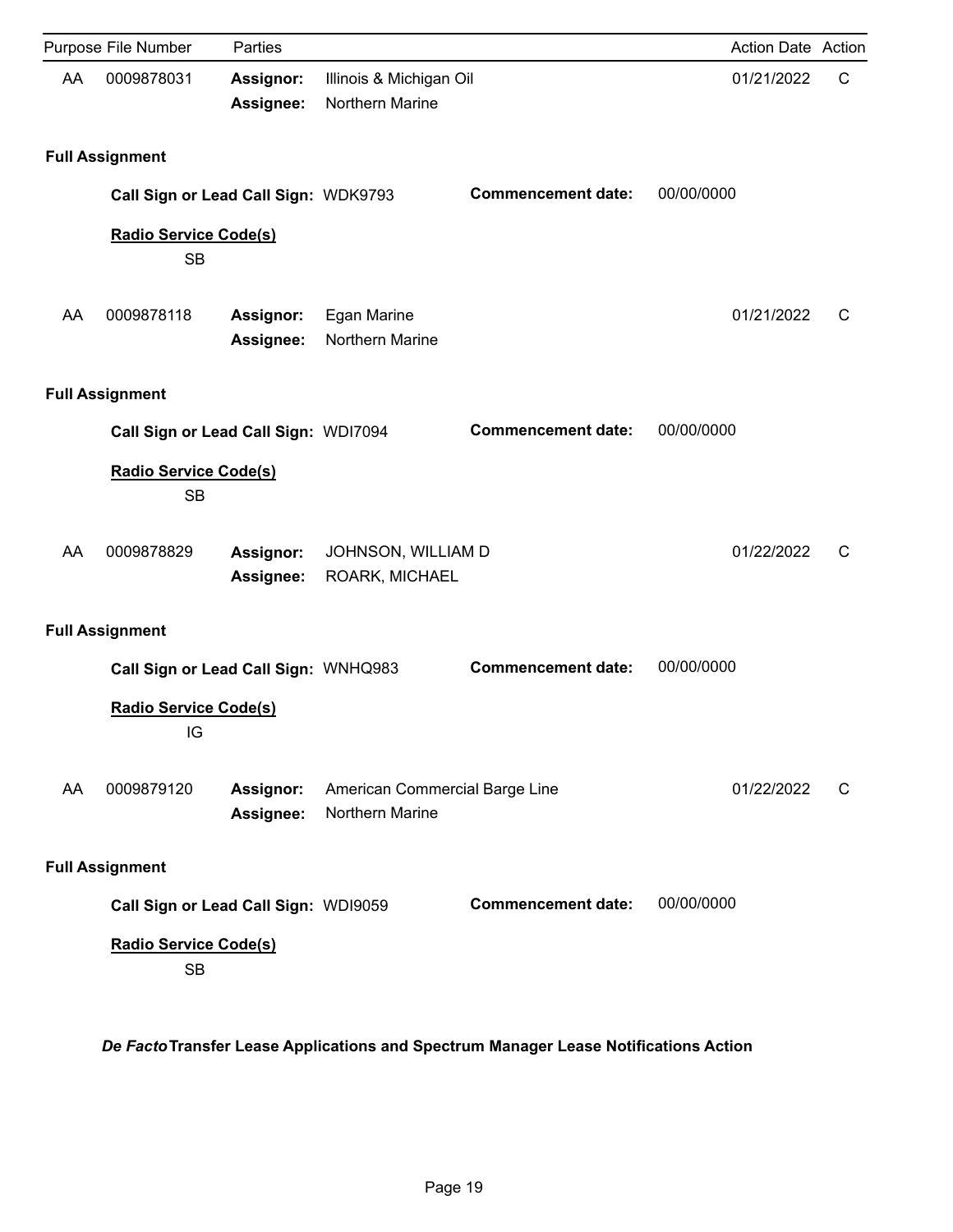|    | Purpose File Number                                                       | Parties              |                                                                     |                                                                   | Action Date Action |   |
|----|---------------------------------------------------------------------------|----------------------|---------------------------------------------------------------------|-------------------------------------------------------------------|--------------------|---|
| AM | 0009801562                                                                | Licensee:<br>Lessee: | <b>USCOC of Greater Oklahoma, LLC</b><br>CellBlox Acquisitions, LLC |                                                                   | 01/19/2022         | G |
|    | De Facto Transfer Lease                                                   |                      |                                                                     |                                                                   |                    |   |
|    | Call Sign or Lead Call Sign: KNKN630                                      |                      |                                                                     | Commencement_date: 00/00/0000                                     |                    |   |
|    | <b>Radio Service Code(s)</b><br><b>CL</b>                                 |                      |                                                                     |                                                                   |                    |   |
| AM | 0009801565                                                                | Licensee:<br>Lessee: | USCOC of Greater Oklahoma, LLC<br>CellBlox Acquisitions, LLC        |                                                                   | 01/19/2022         | G |
|    | De Facto Transfer Lease                                                   |                      |                                                                     |                                                                   |                    |   |
|    | Call Sign or Lead Call Sign: WQIZ543                                      |                      |                                                                     | Commencement_date: 00/00/0000                                     |                    |   |
|    | <b>Radio Service Code(s)</b><br><b>WY</b>                                 |                      |                                                                     |                                                                   |                    |   |
| LN | 0009831692                                                                | Licensee:<br>Lessee: | <b>Clearwire Spectrum Holdings LLC</b>                              | MERCED COUNTY OFFICE OF EDUCATION                                 | 01/20/2022         | Z |
|    | De Facto Transfer Lease                                                   |                      |                                                                     |                                                                   |                    |   |
|    | Call Sign or Lead Call Sign: WND216<br><b>Radio Service Code(s)</b><br>ED |                      |                                                                     | Commencement_date: 00/00/0000                                     |                    |   |
| LE | 0009836616                                                                | Licensee:<br>Lessee: | Clearwire Spectrum Holdings II, LLC                                 | North American Catholic Education Programming Foundati 01/20/2022 |                    | Z |
|    | De Facto Transfer Lease                                                   |                      |                                                                     |                                                                   |                    |   |
|    | Call Sign or Lead Call Sign: L000002393                                   |                      |                                                                     | Commencement_date: 00/00/0000                                     |                    |   |
|    | Radio Service Code(s)<br>ED                                               |                      |                                                                     |                                                                   |                    |   |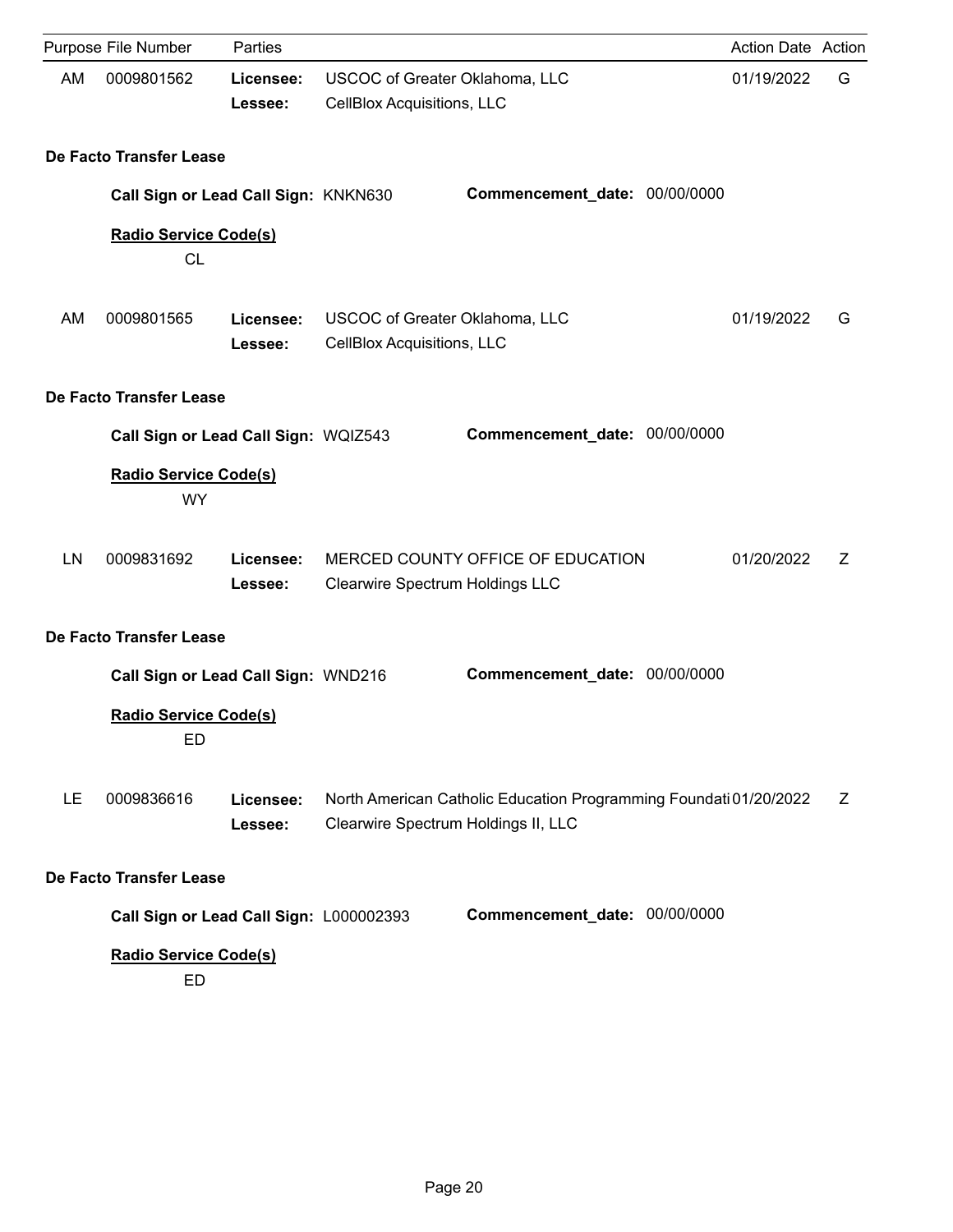|           | Purpose File Number                       | Parties              |                                                                            |                                                       | Action Date Action |   |
|-----------|-------------------------------------------|----------------------|----------------------------------------------------------------------------|-------------------------------------------------------|--------------------|---|
| LN        | 0009873059                                | Licensee:<br>Lessee: | <b>BPC Spectrum LLC</b>                                                    | RiverStreet Wireless of North Carolina, Inc.          | 01/21/2022         | G |
|           | De Facto Transfer Lease                   |                      |                                                                            |                                                       |                    |   |
|           | Call Sign or Lead Call Sign: WPRV426      |                      |                                                                            | Commencement_date: 00/00/0000                         |                    |   |
|           | <b>Radio Service Code(s)</b><br><b>WX</b> |                      |                                                                            |                                                       |                    |   |
| LN        | 0009875758                                | Licensee:<br>Lessee: | Wireless Partners, LLC                                                     | Consolidated Communications Enterprise Services, Inc. | 01/22/2022         | G |
|           | De Facto Transfer Lease                   |                      |                                                                            |                                                       |                    |   |
|           | Call Sign or Lead Call Sign: WROU398      |                      |                                                                            | Commencement_date: 00/00/0000                         |                    |   |
|           | <b>Radio Service Code(s)</b><br>PL        |                      |                                                                            |                                                       |                    |   |
| <b>LC</b> | 0009879643                                | Licensee:<br>Lessee: | Clearwire Spectrum Holdings III LLC<br>Clearwire Spectrum Holdings III LLC |                                                       | 01/22/2022         | G |
|           | De Facto Transfer Lease                   |                      |                                                                            |                                                       |                    |   |
|           | Call Sign or Lead Call Sign: L000043104   |                      |                                                                            | Commencement_date: 00/00/0000                         |                    |   |
|           | Radio Service Code(s)<br><b>ED</b>        |                      |                                                                            |                                                       |                    |   |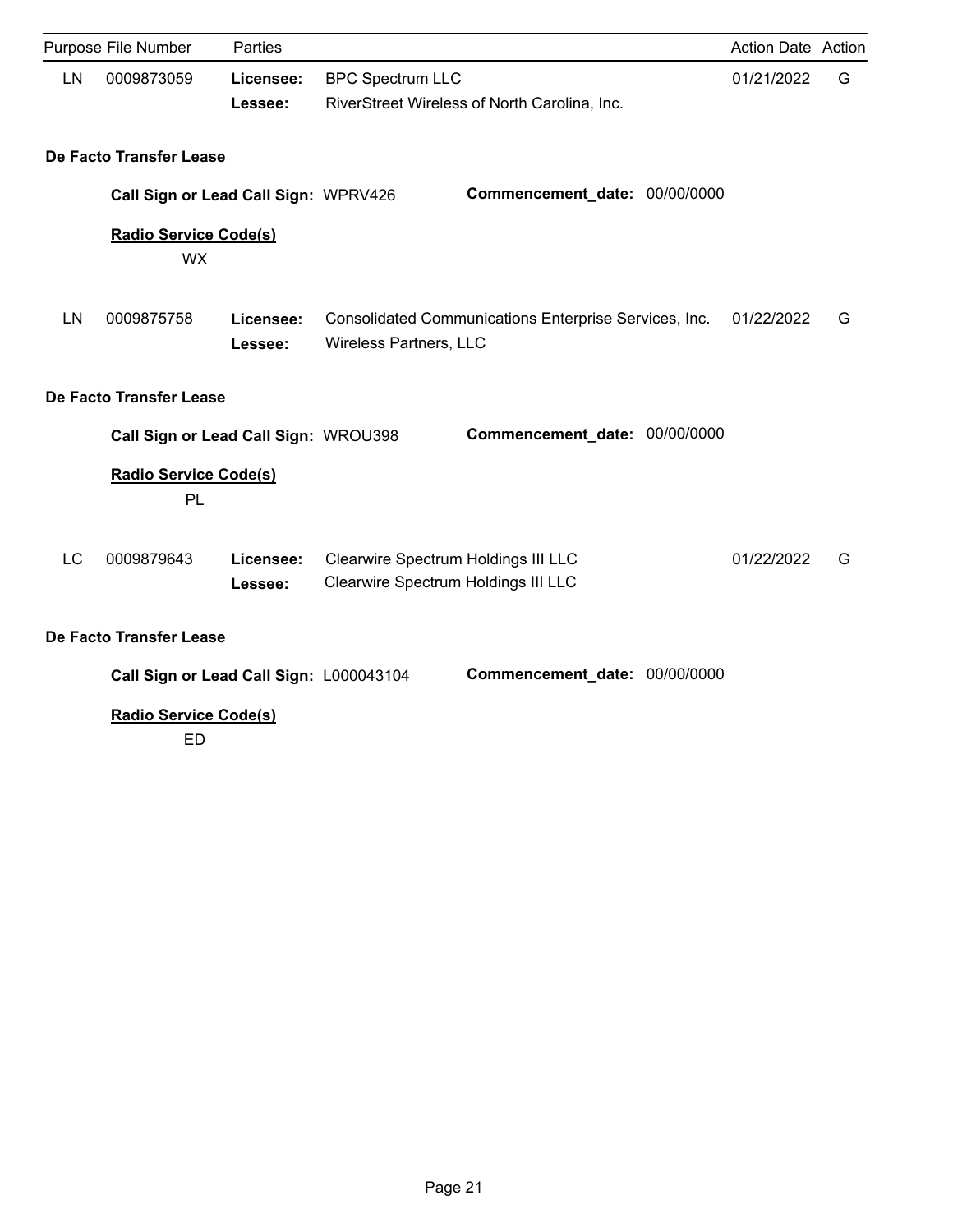#### **Purpose Key:**

- 
- 
- 
- LC Cancel of a Lease/Sublease/Private Commons The RE DE Reportable Event Arrangement **TC** Transfer of Control
- LE Extend the Term of a Lease/Sublease/Private Commons WD Withdrawal Arrangement

### **Action Key:**

- 
- D Dismissed Q Accepted
- 
- 
- M Consummated M W Withdrawn<br>
Z Application

#### **Radio Service Key:**

- AA Aviation Auxiliary Group
- AB Aural Microwave Booster
- AC Aircraft
- AD AWS-4
- AF Aeronautical and Fixed
- AH AWS-H Block (1915-1920 MHz and 1995-2000 MHz)
- AI Aural Intercity Relay
- AR Aviation Radionavigation
- AS Aural Studio Transmitter Link
- AT AWS-3 (1695-1710 MHz, 1755-1780 MHz, and 2155-2180 MHz)
- AW AWS, 1710-1755/2110-2155 MHz bands
- BA 1390-1392 MHz Band, Market Area
- BB 1392-1395 and 1432-1435 MHz Bands, Market Area
- BC 1670-1675 MHz Band, Market Area
- BR Broadband Radio Service
- CA Commercial Air-ground Radiotelephone
- CB BETRS
- CD Paging and Radiotelephone
- CE Digital Electronic Message Service
- CF Point to Point Microwave
- CG Air-ground Radiotelephone
- CL Cellular CJ Commercial Aviation Air-Ground Radiotelephone (800 MHz band)
- CN PCS Narrowband
- CO Offshore Radiotelephone
- CP Part 22 VHF/UHF Paging (excluding 931MHz)
- CR Rural Radiotelephone
- CT Local Television Transmission
- CW PCS Broadband
- CY 1910-1915/1990-1995 MHz Bands, Market Area
- CZ Paging and Radiotelephone, Auctioned
- DV Multichannel Video Distribution AND Data Service
- ED Educational Broadband Service<br>
The Contract of Contract Contract Contract Contract Open WT 600 MHz Band
- GB Business, 806-821/851-866 MHz, Conventional
- GC 929-930 MHz Paging Systems, Auction
- GI Other Indust/Land Transp, 896-901/935-940 MHz, Conv.
- GJ Business and Industrial/Land Transportation (809 - 824 and 8)
- GL 900 MHz Conventional SMR (SMR, Site-Specific)
- GM 800 MHz Conventional SMR (SMR, Site-specific)
- GO Other Indust/Land Transp, 806-821/851-866 MHz, Conv.
- GR SMR, 896-901/935-940 MHz, Conventional
- GS Private Carrier Paging, 929-930 MHz
- GU Business, 896-901/935-940 MHz, Conventional
- GX SMR, 806-821/851-866 MHz, Conventional
- IG Industrial/Business Pool, Conventional
- IK Industrial/Business Pool Commercial, Conventional
- LD Local Multipoint Distribution Service
- LN 902-928 MHz Location Narrowband (Non-Multilateration)
- LP Broadcast Auxiliary Low Power
- LS Location and Monitoring Service, Multilateration (LMS)

\* If the purpose of application is Amendment or Withdrawal and the disposition action indicates that a Dismissal occurred,

Page 22

there may be a previous version of that application still pending in ULS. You are encouraged to utilize ULS Application Search to research the disposition status of all versions of a particular filing.

- AA Assignment of Authorization LM Modification of a Lease/Sublease/Private Commons Arrangement
- AM Amendment **Amendment** 2008 Commons Arrangement LN New Lease/Sublease/Private Commons Arrangement
- AR DE Annual Report **LT** Transfer of Control of a Lessee/Sublessee
	-
	-
	-
- C Consented **C** Consented **P** Returned to pending **P** Returned to pending **P** Returned to pending
	-
- G Granted **R** Returned
- K Killed **T** Terminated **T** Terminated M Consummated **T** Terminated M Consummated M Consum
	-
	- Application removed from GAP
		- LV Low Power Wireless Assist Video Devices
		- LW 902-928 MHz Location Wideband (Grandfathered AVM)
		- MA Marine Auxiliary Group
		- MC Coastal Group
		- Microwave Industrial/Business Pool MG
		- Alaska Group MK
		- Millimeter Wave 70/80/90 GHz Service MM
		- Marine Radiolocation Land MR
		- Multiple Address Service, Auctioned MS
		- Nationwide Commercial 5 Channel, 220 MHz NC
		- 3650-3700 MHz NN
		- PC Public Coast Stations, Auctioned
		- PE Digital Electronic Message Service Private
		- QA 220-222 MHz Band Auction
		- QD Non-Nationwide Data, 220 MHz
		- QO Non-Nationwide Other, 220 MHz
		- QQ Intelligent Transportation Service (Non-Public Safety)
		- QT Non-Nationwide 5 Channel Trunked, 220 MHz
		- RP Broadcast Auxiliary Remote Pickup
		- RS Land Mobile Radiolocation
		- TB TV Microwave Booster
		- TI TV Intercity Relay TN 39 GHz, Auctioned
		- TP TV Pickup

WM WP

YD

WZ

WX WY

- TS TV Studio Transmitter Link
- TT TV Translator Relay

WR Microwave Radiolocation

700 MHz Upper Band (Block D)

YB Business, 806-821/851-866 MHz, Trunked YC SMR, 806-821/851-866 MHz, Trunked, Auctioned SMR, 896-901/935-940 MHz, Auctioned

700 MHz Lower Band (Blocks A, B, E)

YK Industrial/Business Pool - Commercial, Trunked YL 900 MHz Trunked SMR (SMR, Site-Specific) YM 800 MHz Trunked SMR (SMR, Site-specific)

YH SMR, 806-821/851-866 MHz, Auctioned (Rebanded YC license) YI Other Indust/Land Transp. 896-901/935-940 MHz, Trunked YJ Business and Industrial/Land Transportation (809 - 824 and 8)

YO Other Indust/Land Transp. 806-821/851-866 MHz, Trunked

WS Wireless Communications Service

Lower 700 MHz Bands

700 MHz Guardband

WU 700 MHz Upper Band (Block C)

YG Industrial/Business Pool, Trunked

YS SMR, 896-901/935-940 MHz, Trunked YU Business, 896-901/935-940 MHz,Trunked YX SMR, 806-821/851-866 MHz, Trunked ZV Interactive Video and Data Service

Microwave Marine

TZ 24 GHz Service

WA Microwave Aviation